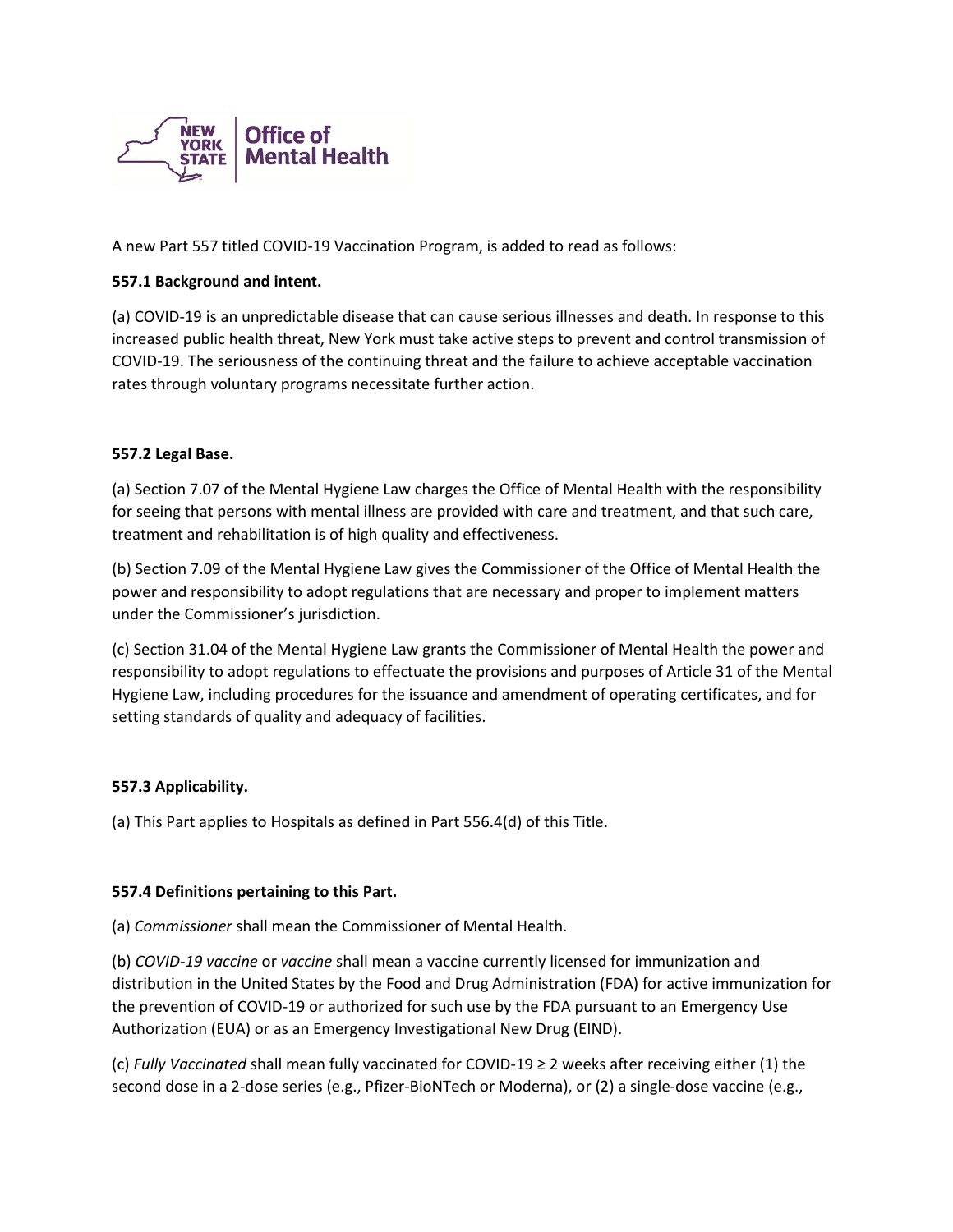Johnson & Johnson [J&J]/Janssen), authorized for emergency use or approved by the U.S. Food and Drug Administration, and holds an emergency use listing by the World Health Organization.

(d) *Hospital* shall mean a hospital named in Mental Hygiene Law section 7.17(b), excluding the Nathan S. Kline Institute for Psychiatric Research. Hospitals shall also mean a program operated pursuant to Parts 580, 582, or 590 of this Title.

(e) *Office* shall mean the Office of Mental Health.

(f) *Staff* shall mean all persons employed or affiliated with a Hospital, whether paid or unpaid, including but not limited to employees, members of the medical, nursing, and other treatment staff, contract staff, students, and volunteers.

## **557.5 Testing and Vaccination Requirements for Hospitals.**

(a) All Staff who work in Hospitals will be required to be vaccinated with at least one vaccine dose against COVID-19 by November 1, 2021 and shall be Fully Vaccinated by December 10, 2021.

(b) Commencing on October 12, 2021, all Staff who work in Hospitals who are not Fully Vaccinated shall be tested for COVID-19 pursuant to the provisions herein for those who are granted a reasonable accommodation.

(c) A reasonable accommodation may be made for Staff who have a documented pre-existing health condition that prevents them from complying with the vaccine requirements herein. When a reasonable accommodation is approved for a Staff member, they must comply with the following testing provisions.

(d) Staff who have been granted such a reasonable accommodation are required to undergo diagnostic screening testing. Staff may choose either antigen or molecular tests to satisfy this requirement but must be tested at least once weekly. Any test used must either have Emergency Use Authorization by the U.S. Food and Drug Administration or be operating per the Laboratory Developed Test requirements of the U.S. Centers for Medicare and Medicaid Services.

(e) Any Staff who work in Hospitals who do not comply with the provisions of this Part shall not be permitted to report to work.

(f) Staff for whom a positive test result is received must comply with New York State Department of Health and Office regulations and guidance applicable to those who receive a positive test result.

(g) By November 1, 2021, Hospitals shall verify the vaccination status of all Staff. Each Hospital shall require Staff to produce documentation to show vaccine administration. Acceptable documentation of vaccination status shall consist of one of the following:

(1) a COVID 19 vaccination record card issued by the Centers for Disease Control and Prevention or equivalent, including the name of the person vaccinated, date of birth, type of vaccine provided and date(s) of administration.

(2) documentation of COVID-19 vaccination from a health care provider; or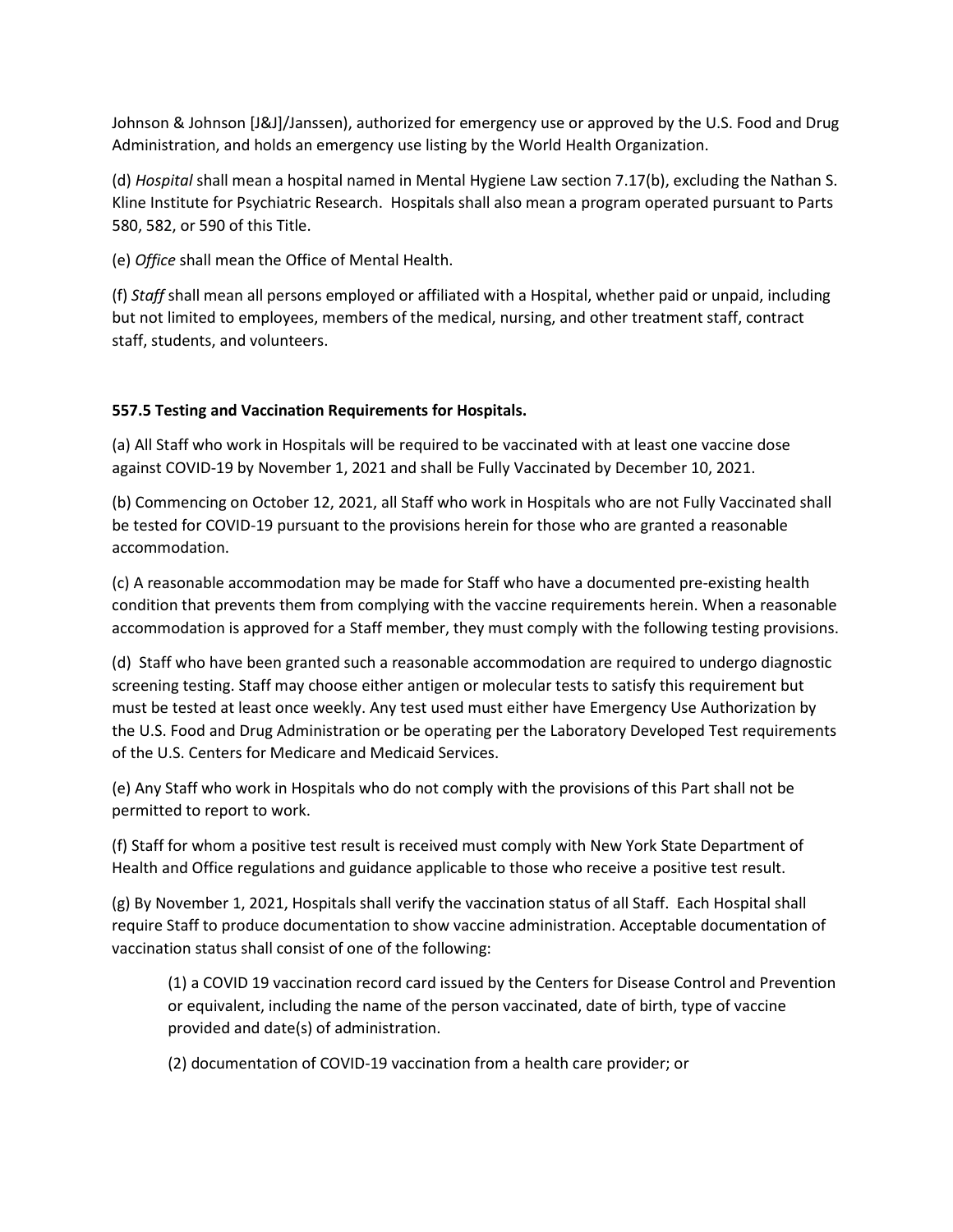(3) a digital record such as the New York State Excelsior Pass that includes a QR code that when scanned displays the name of the person vaccinated, date of birth, type of vaccine provided, and date(s) of administration.

(h) All Staff who are not fully vaccinated, or for whom vaccine status is unknown or documentation is not provided, must be considered unvaccinated.

(i) Hospitals shall maintain records of their compliance with the requirements of this Part.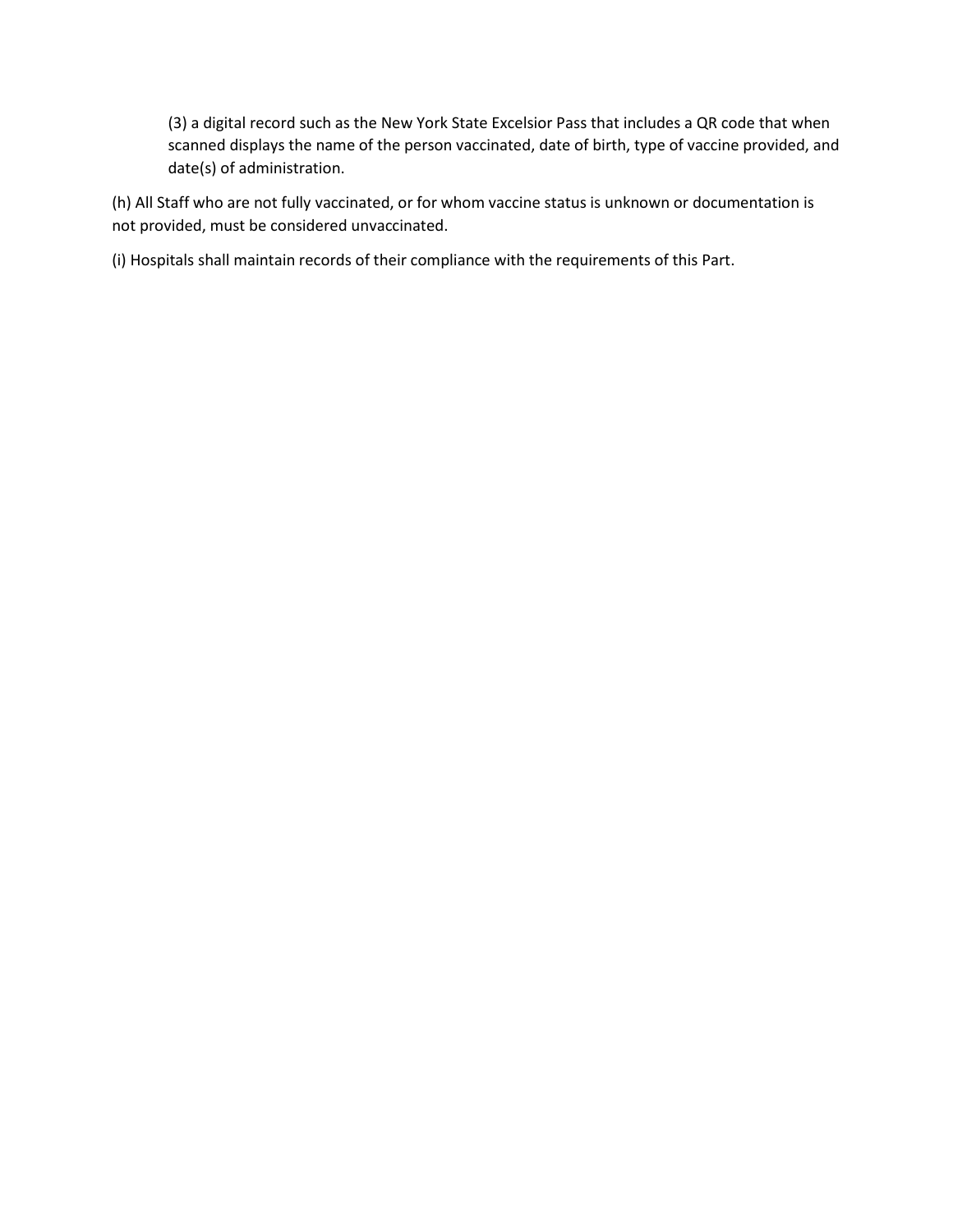14 NYCRR Parts 596

Express Terms

1. Part 596 of Title 14 NYCRR is amended to read as follows:

# Part 596

# TELE[MENTAL ]HEALTH SERVICES

(Statutory Authority: Mental Hygiene Law §§7.09, 31.02, 31.04, Public Health Law §2999-dd)

Sec.

- 596.1 Background and intent
- 596.2 Legal base
- 596.3 Applicability
- 596.4 Definitions
- 596.5 Approval to Utilize Tele]mental H]health Services
- 596.6 Requirements for Tele[mental H]health Services
- 596.7 Reimbursement of Tele[mental H]health Services
- 596.8 Contracts for the Provision of Tele[mental H]health Services

§596.1 Background and intent.

(a) *Tele[mental ]health* is defined as the use of [two-way real-time interactive audio and video

equipment] telehealth technologies by telehealth practitioners to provide [and support] mental health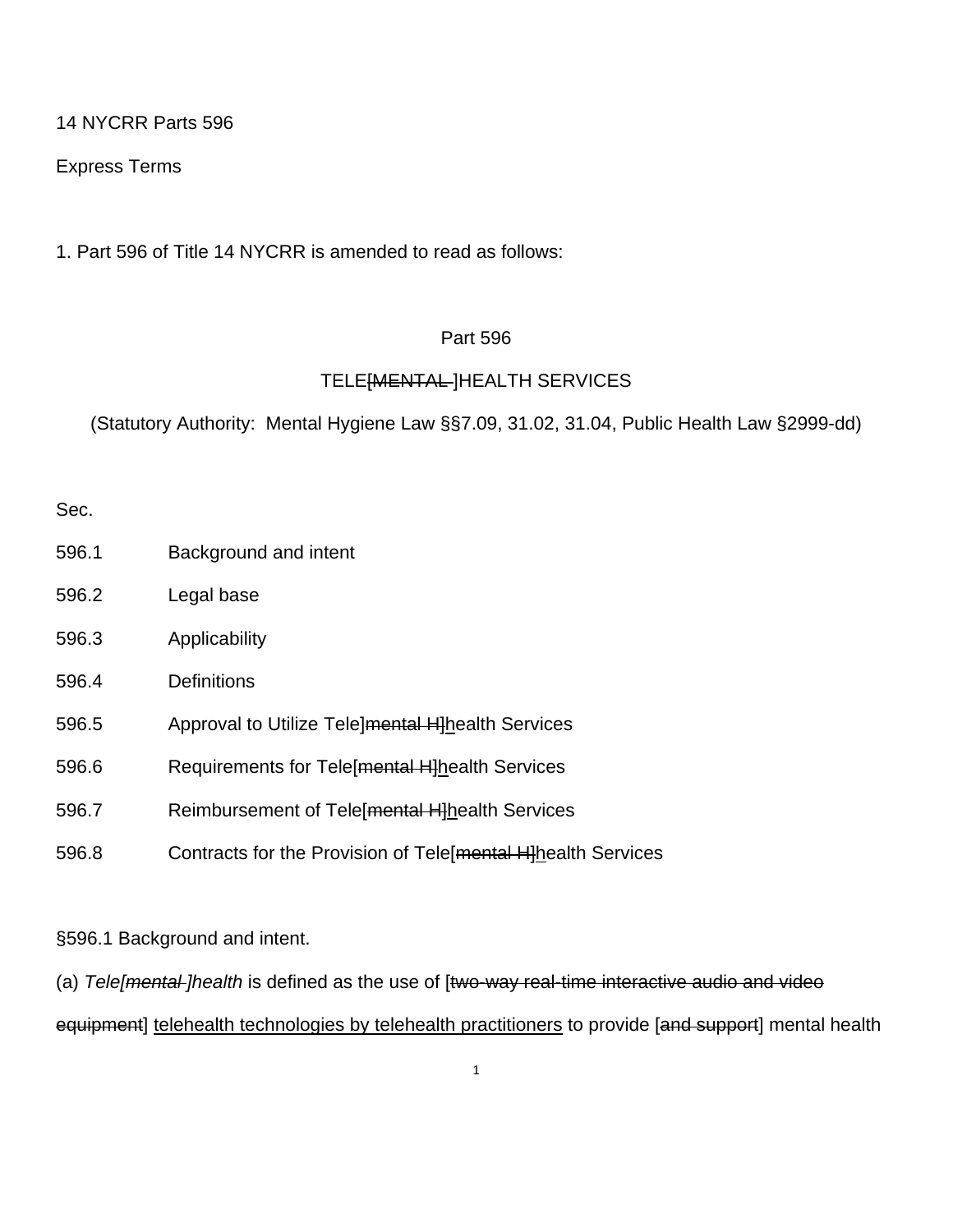services at a distance. Such services do not include an [telephone conversation,] electronic mail message, text message, or facsimile transmission between a provider and a recipient, or a consultation between two professionals or clinical staff although these activities may support the delivery of services via telehealth. Additionally, such services do not include services provided where the originating and distant sites are the same location.

(b) Telehealth services may be provided only where clinically appropriate and with informed consent by the recipient. Where the recipient is a minor consent shall also be provided by the parent/guardian or other person who has legal authority to consent to health care on behalf of the minor. The recipient may withdraw consent at any time. A provider may not deny services to an individual who has a preference to receive services in-person.

[(c) Telemental health services can be beneficial to a mental health care delivery system, particularly when on-site services are not available or would be delayed because of distance, location, time of day, or availability of resources. The benefits of telemental health services include improved access to care, provision of care locally in a more timely fashion, and improved continuity of care, treatment compliance, and coordination of care.]

(c[d]) The Office of Mental Health (the Office) supports the use of tele[mental-]health services [as an appropriate component of the mental health delivery system to the extent that] where it is in the best interests of the person served, in accordance with Office guidance, and is performed in compliance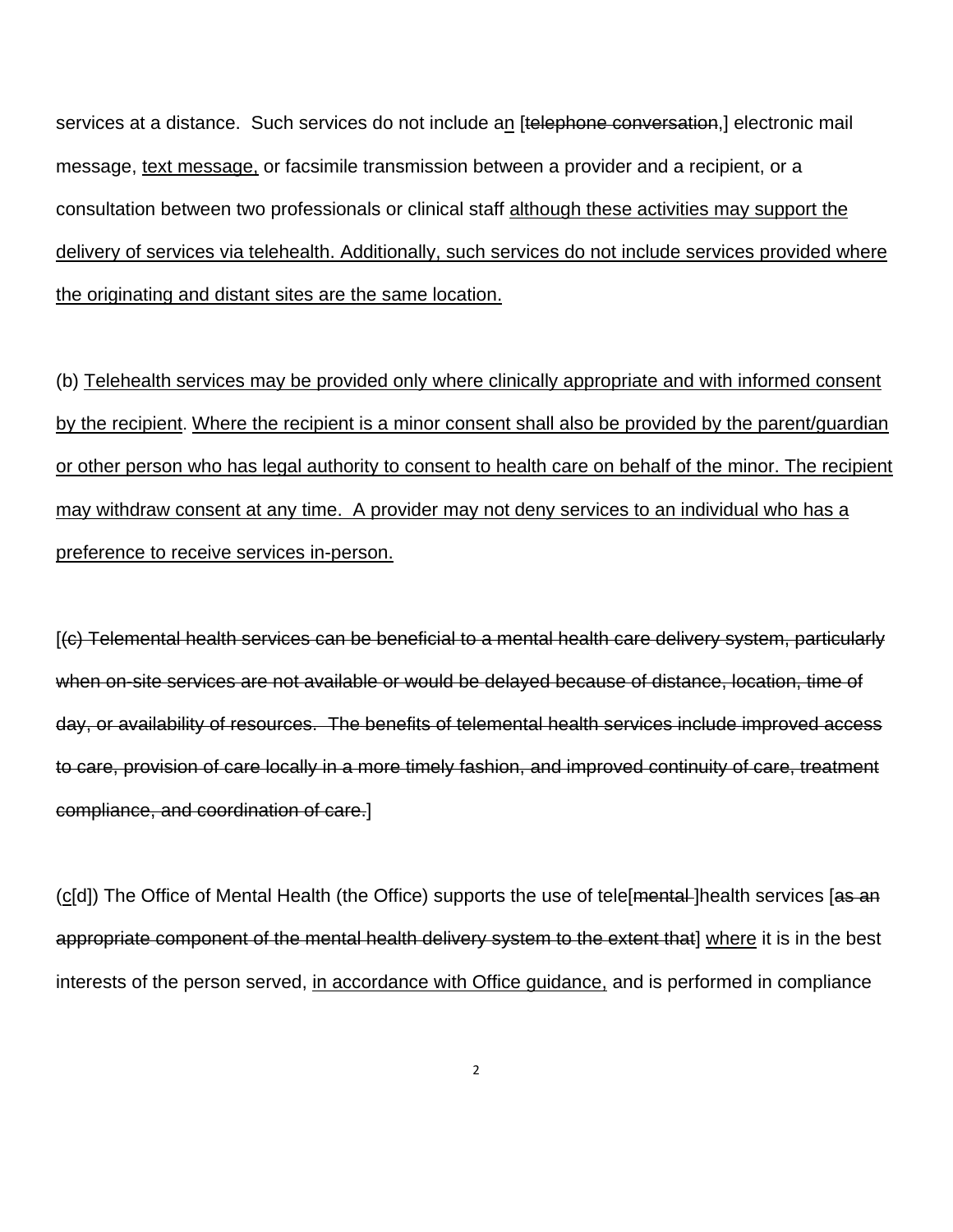with applicable federal and state laws and regulations and the provisions of this Part in order to address legitimate concerns about privacy, security, recipient safety, and interoperability.

(d) Audio-only or audio-video communication is an acceptable option only when determined appropriate by the provider of service, in accordance with guidelines established by the Office, and with informed consent from the recipient. Where the recipient is a minor, consent shall also be provided by the parent/guardian or other person who has legal authority to consent to health care on behalf of the minor.

(e) Audio-only or audio-video communication is covered by Medicaid and the Child Health Insurance Plan to the extent consistent with regulations promulgated by the New York State Commissioner of Health pursuant to Section 2999-cc of the Public Health Law.

§596.2 Legal base.

(a) Section 7.09 of the Mental Hygiene Law grants the Commissioner of Mental Health the power and responsibility to adopt regulations that are necessary and proper to implement matters under his or her jurisdiction.

(b) Sections 31.02 and 31.04 of the Mental Hygiene Law authorize the Commissioner of Mental Health to set standards of quality and adequacy of facilities, equipment, personnel, services, records and programs for the rendition of services for persons diagnosed with mental illness, pursuant to an operating certificate.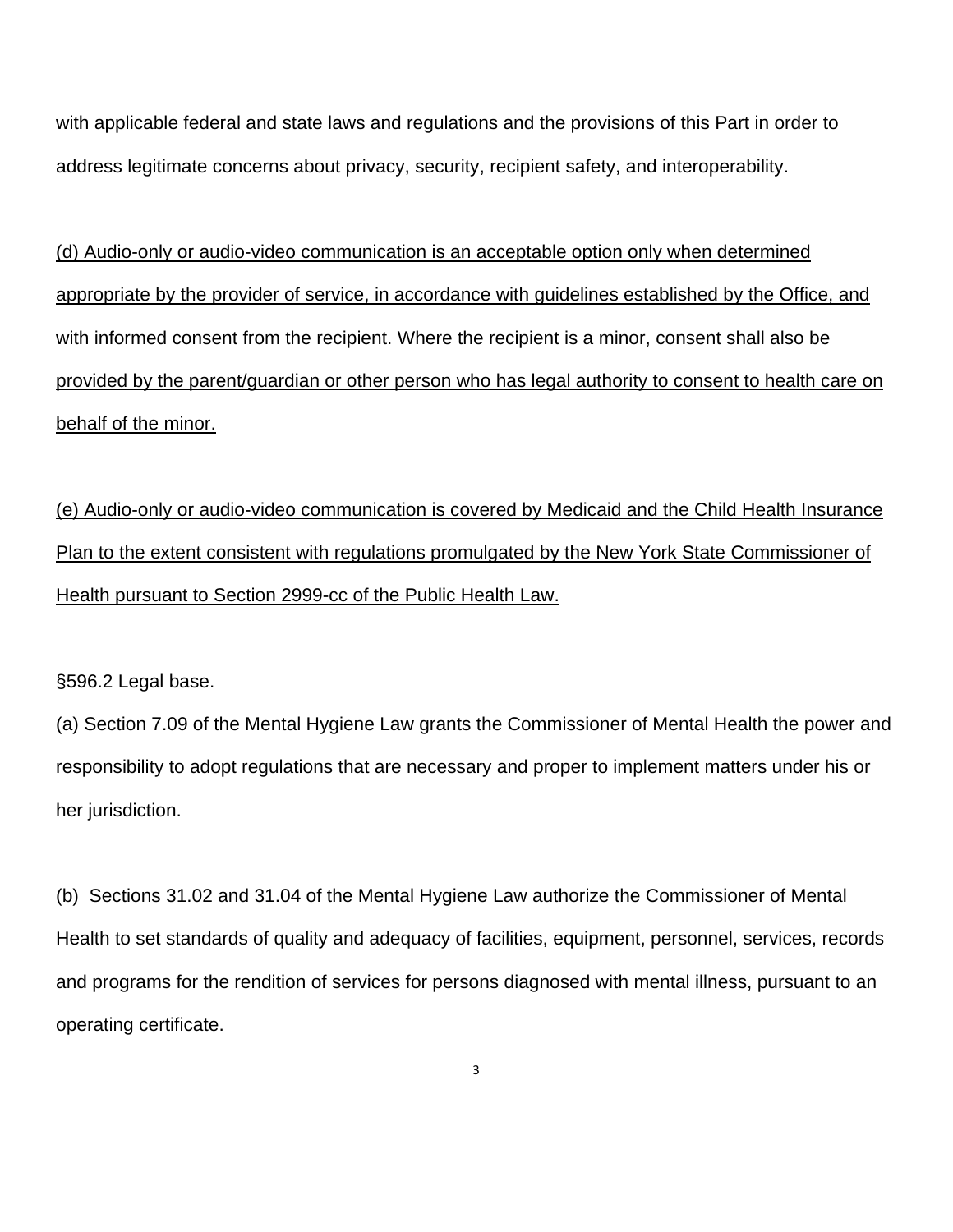(c) Section 2999-dd of the Public Health Law provides that health care services delivered by means of telehealth are entitled to Medicaid reimbursement under Social Services Law Section 367-u.

# (d) Section 829 of Title 21 of the United States Code governs the law concerning internet prescribing of controlled substances.

§596.3 Applicability.

(a) The provisions of this Part shall apply to any [designated or licensed] licensed, designated, or authorized provider of services pursuant to Article 31 of the Mental Hygiene Law who has been authorized by the O[o]ffice under this Part to include the use of Tele[mental H]health Services as a means of rendering services licensed, designated, or authorized by the O[o]ffice [provided, however, that Telemental Health Services may only be utilized in Personalized Recovery Oriented Services (PROS) programs subject to Part 512 of this Title or Assertive Community Treatment (ACT) programs approved pursuant to Part 551 of this Title if used in accordance with section 596.5(c) of this Part].

(b) The provisions of this Part shall not be construed to alter the scope of practice of any licensee or authorize the delivery of services in a setting, or in a manner, not otherwise authorized by law.

§ 596.4 Definitions.

For purposes of this Part: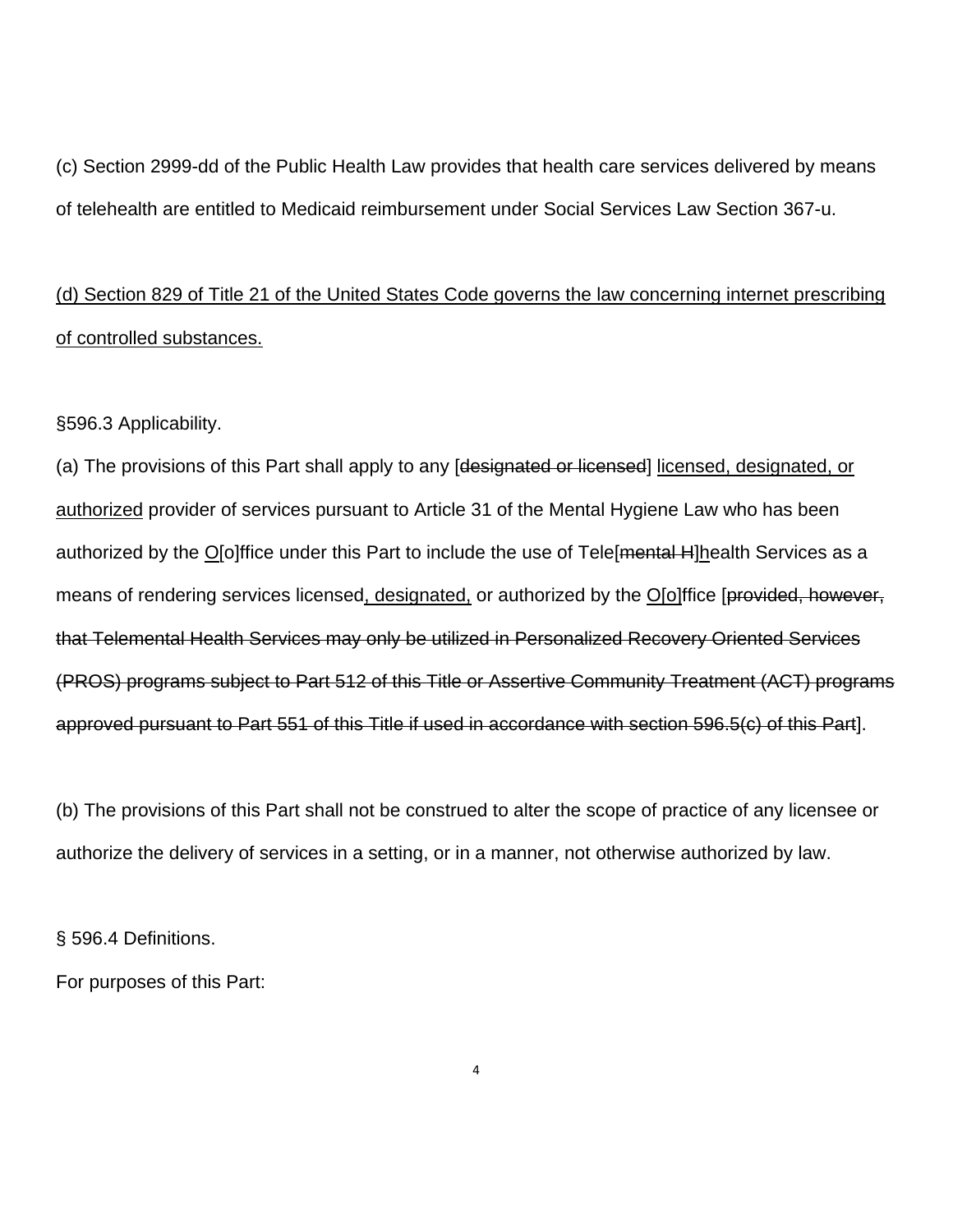(a) *Collateral* means a person who is a member of the recipient's family or household, or other individual who interacts with the recipient and is directly affected by or has the capability of affecting their condition and is identified in the treatment plan as having a role in treatment and/or is necessary for participation in the evaluation and assessment of the recipient.

[(a) *Creative arts therapist* means a person currently licensed as a creative arts therapist by the New York State Education Department or who possesses a creative arts therapist permit or limited permit from the New York State Education Department.]

(b) *Distant or "hub" site* means the distant secure location, as defined in Section 596.6(a)(1)(vi[i]) of this Part, at which the practitioner rendering the service using Tele[mental H]health Services is located.

(c) *Encounter* means a recipient or collateral contact in which services are provided using tele[mental ]health services, and whereby the care of the recipient is the direct responsibility of both the Article 31 licensed [or], designated, or authorized provider of services in which the recipient is admitted at the time of the encounter and the distant tele [mental] health practitioner.

(d) *Encryption* means a system of encoding electronic data [on a Web page or email] where the information can only be retrieved and decoded by the person or computer system authorized to access it.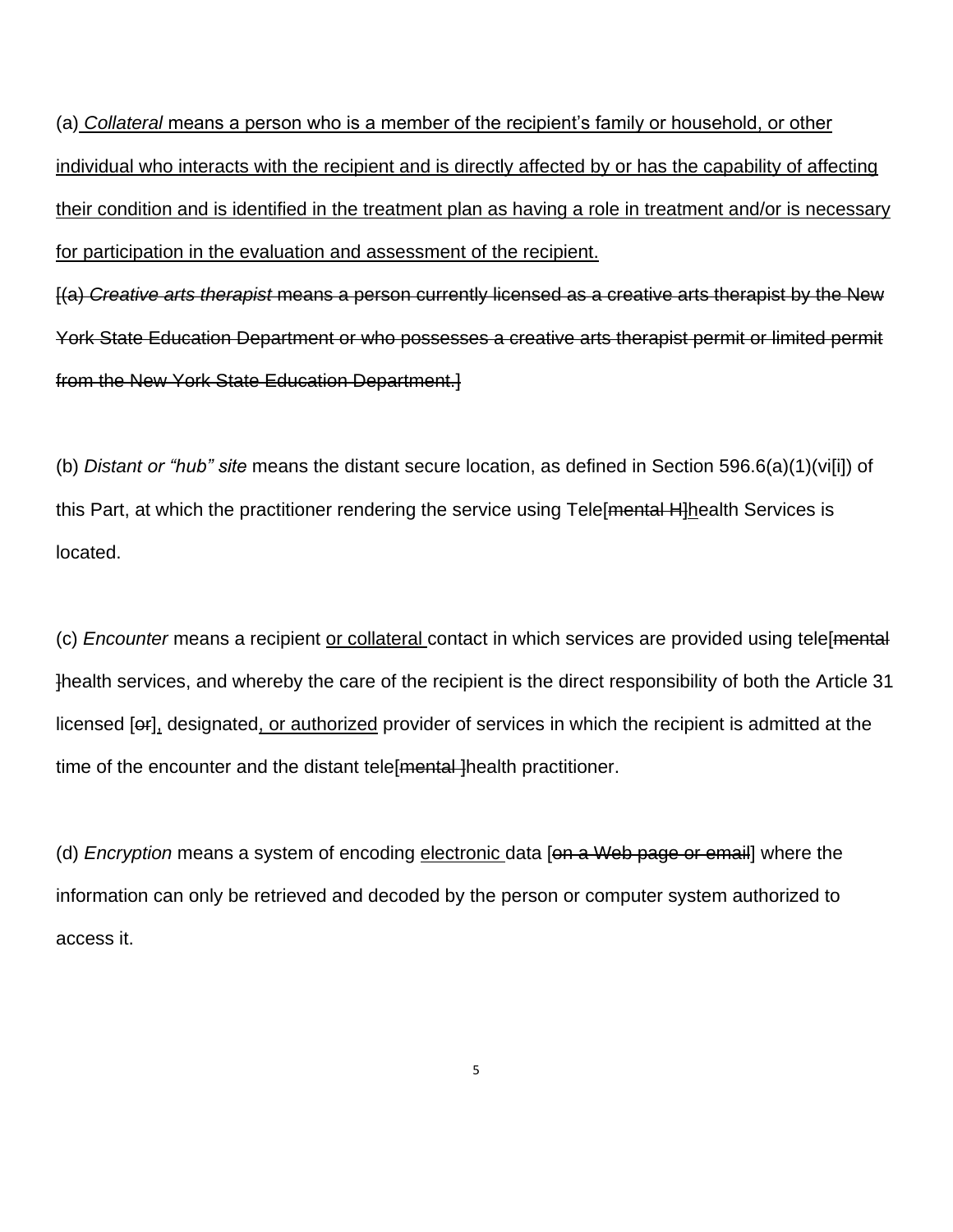[(e) *Mental health counselor* means a person currently licensed as a mental health counselor by the New York State Education Department or who possesses a permit or limited permit from the New York State Education Department.]

[(f)](e) *Originating or "spoke*" *site* means a site where the recipient is physically located at the time mental health services are delivered to them by means of tele mental H-lhealth services, which may include the recipient's place of residence, other identified location, or other temporary location out-ofstate. [, within the State of New York, or another temporary location within or outside the State of New York].

[(g) *Nurse practitioner in psychiatry* means a person currently certified as a nurse practitioner with an approved specialty area of psychiatry (NPP) by the New York State Education Department or who possesses a permit or limited permit from the New York State Education Department.]

[(h) *Physician* means a physician currently licensed to practice medicine in New York State pursuant to the New York State Education Law.]

[(i)](f) *Provider of services* means a provider of mental health services licensed pursuant to Article 31 of the Mental Hygiene Law or designated or authorized by the Office to provide mental health services.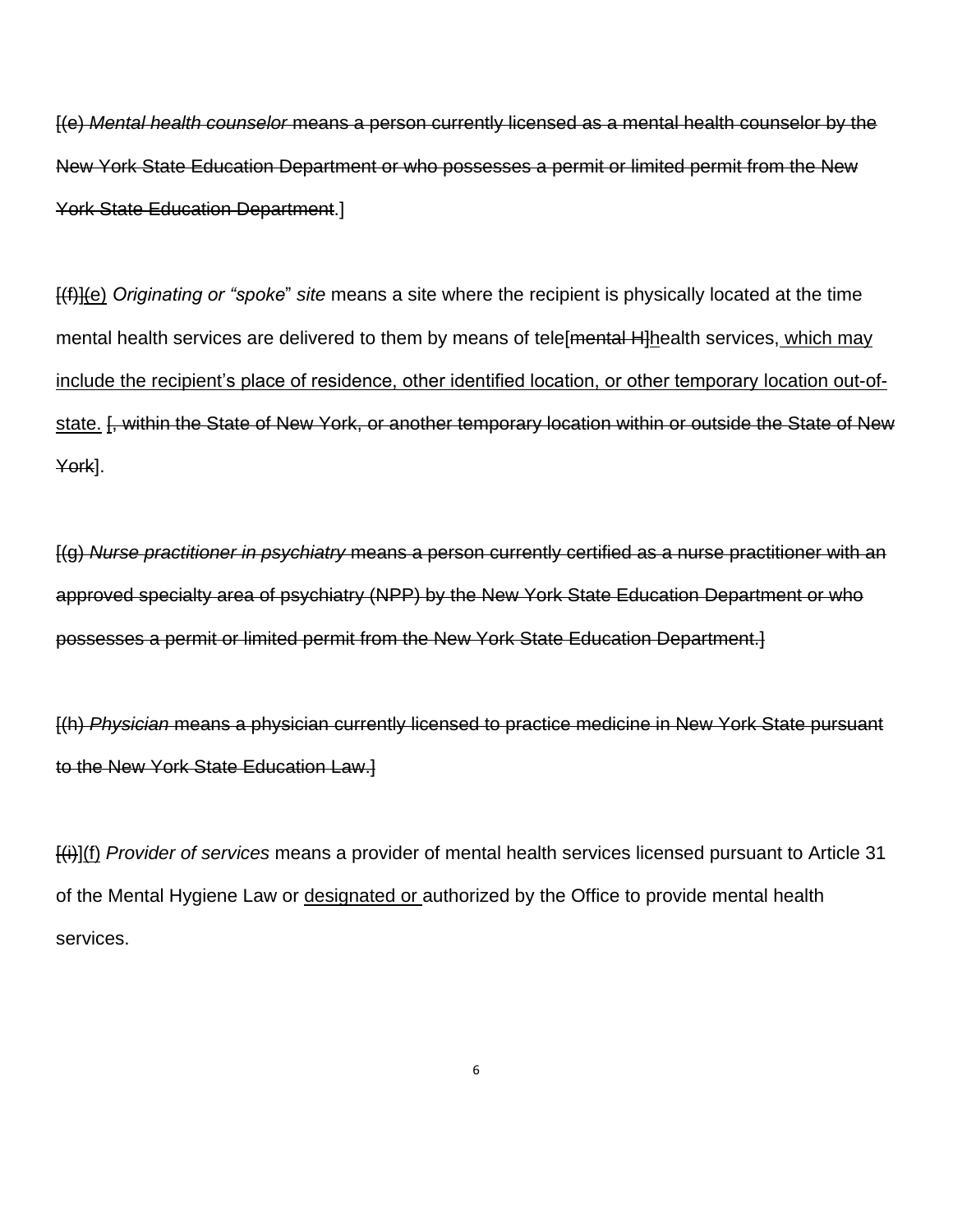[(j) *Psychoanalyst* means a person currently licensed as a psychoanalyst by the New York State Education Department or who possesses a permit or limited permit from the New York State Education Department.]

[(k) *Psychologist* means an individual who is currently licensed as a psychologist by the New York State Education Department or possesses a permit or limited permit from the New York State Education Department and who possesses a doctoral degree in psychology, or an individual who has obtained at least a master's degree in psychology who works in a federal, state, county or municipally operated clinic.]

[(l) *Qualified mental health professional* means an individual possessing a license, permit, or limited permit from the New York State Education Department who is qualified by credentials, training, and experience to provide direct services related to the treatment of mental illness and shall include physicians and nurse practitioners in psychiatry, as defined in subdivisions (g) and (h) of this section, as well as the following:]

[(1) *Creative arts therapist:* A creative arts therapist, as defined in subdivision (a) of this section. ] [(2) *Licensed practical nurse:* A person currently licensed as a licensed practical nurse by the New York State Education Department or who possesses a licensed practical nurse permit or limited permit from the New York State Education Department.]

[(3) *Licensed psychiatrist:* A person who is currently licensed as a physician by the New York State Education Department and who is certified by, or eligible to be certified by, the American Board of Psychiatry and Neurology.]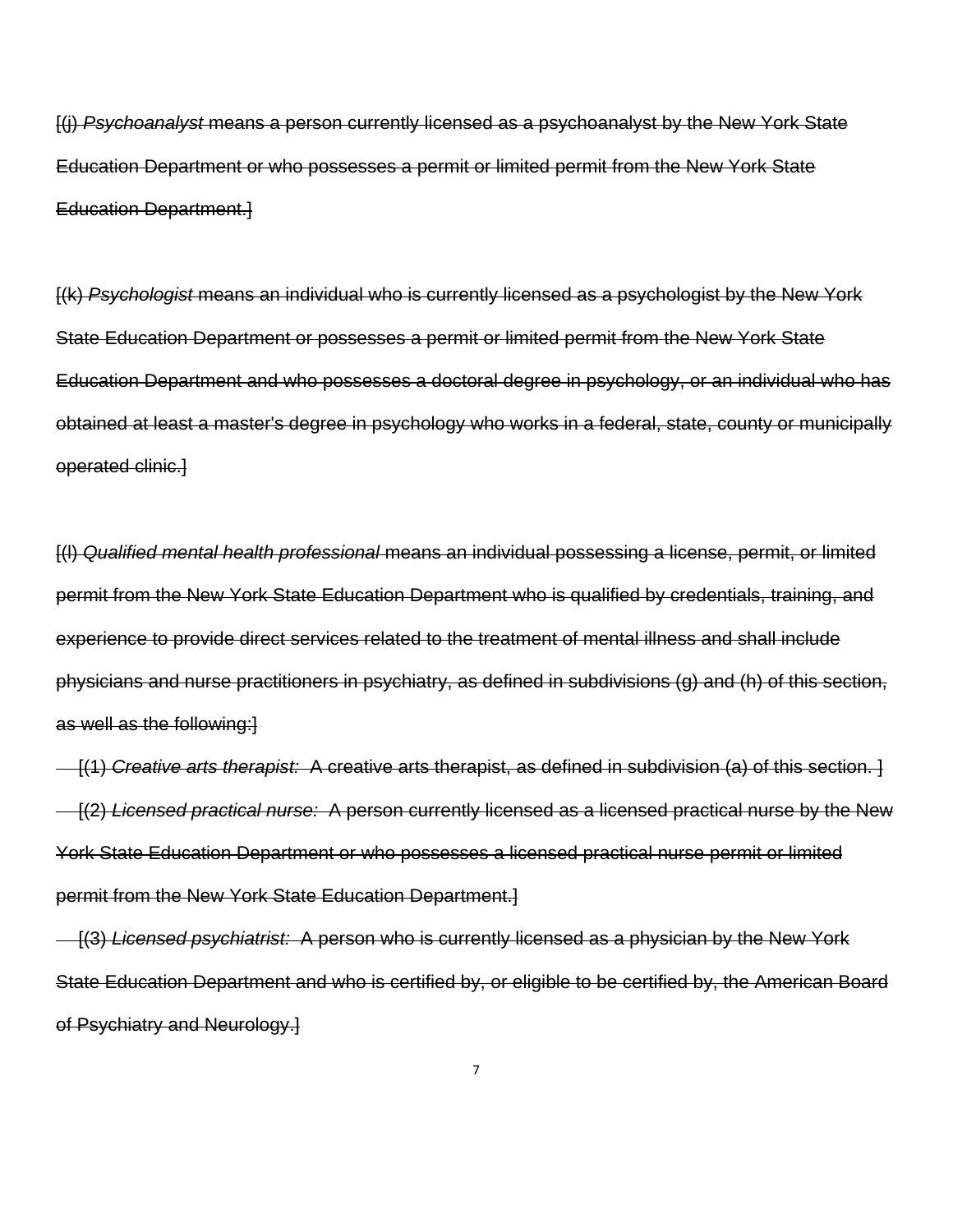[(4) *Licensed psychoanalyst:* A psychoanalyst, as defined in subdivision (j) of this section.]

[(5) *Licensed psychologist:* A psychologist, as defined in subdivision (k) of this section.]

[(6) *Marriage and family therapist:* A marriage and family therapist, as defined in subdivision (m) of this section.]

[(7) *Mental health counselor:* A mental health counselor, as defined in subdivision (e) of this section.]

[(8) *Nurse practitioner:* A nurse practitioner in psychiatry, as defined in subdivision (g) of this section, or a person currently certified as a nurse practitioner by the New York State Education Department or who possesses a permit or limited permit from the New York State Education Department.]

[(9) *Physician assistant:* A person currently registered as a physician assistant by the New York State Education Department or who possesses a permit or limited permit from the New York State Education Department.]

[(10) *Registered professional nurse:* A person currently licensed as a registered professional nurse by the New York State Education Department or who possesses a permit or limited permit from the New York State Education Department.]

[(11) *Social worker:* A social worker, as defined in subdivision (n) of this section.]

[(m) *Marriage and family therapist* means a person currently licensed as a marriage and family therapist by the New York State Education Department or who possesses a permit or limited permit from the New York State Education Department.]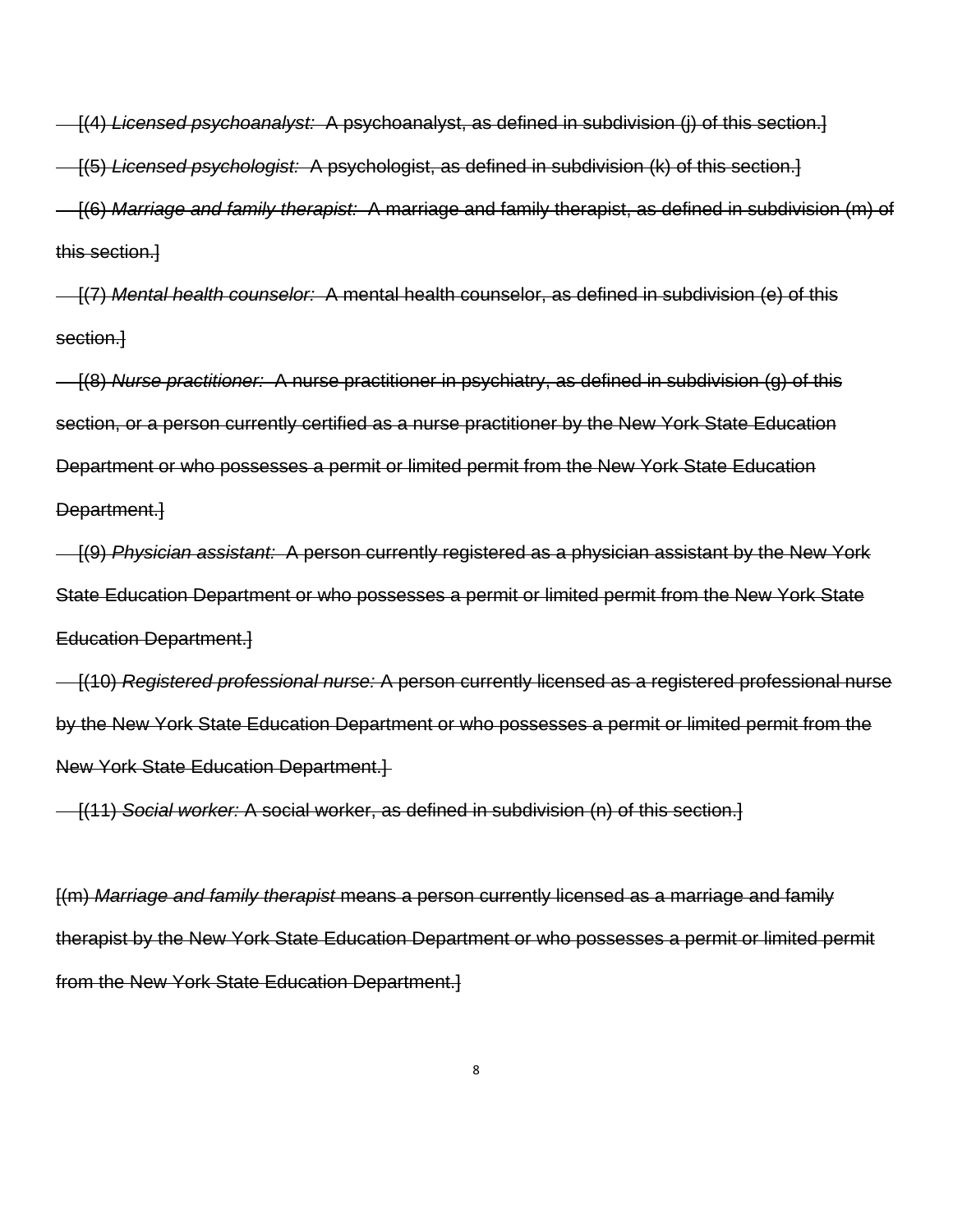[(n)](g) *Recipient* means a person who is receiving tele[mental ]health services.

[(o) *Social worker* means a person who is either currently licensed as a licensed master social worker or as a licensed clinical social worker (LCSW) by the New York State Education Department, or who possesses a permit or limited permit from the New York State Education Department to practice and use the title of either licensed master social worker or licensed clinical social worker.]

[(p)](h) *Tele[mental H]health Technologies* means [interactive technology that is used] a dedicated secure interactive audio and/or video linkage system approved by the Office to transmit data between [the] an originating/spoke site and distant/hub site[s] for purposes of providing telehealth services.

[(q)](i*) Tele[mental H]health Practitioner* means: [a physician, nurse practitioner in psychiatry, psychologist, mental health counselor, social worker, marriage and family therapist, creative arts therapist, or psychoanalyst as each such term is defined in subdivision (a), (e), (g), (h), (j), (k), (m) or (o) of this section, who is providing tele[mental ]health services from a distant or hub site in accordance with the provisions of this Part.]

(i) a prescribing professional eligible to prescribe medications pursuant to federal regulations; or (ii) staff authorized by OMH to provide in-person services are authorized to provide behavioral health services via telehealth consistent with their scope of practice where applicable, and in accordance with guidelines established by the Office.

J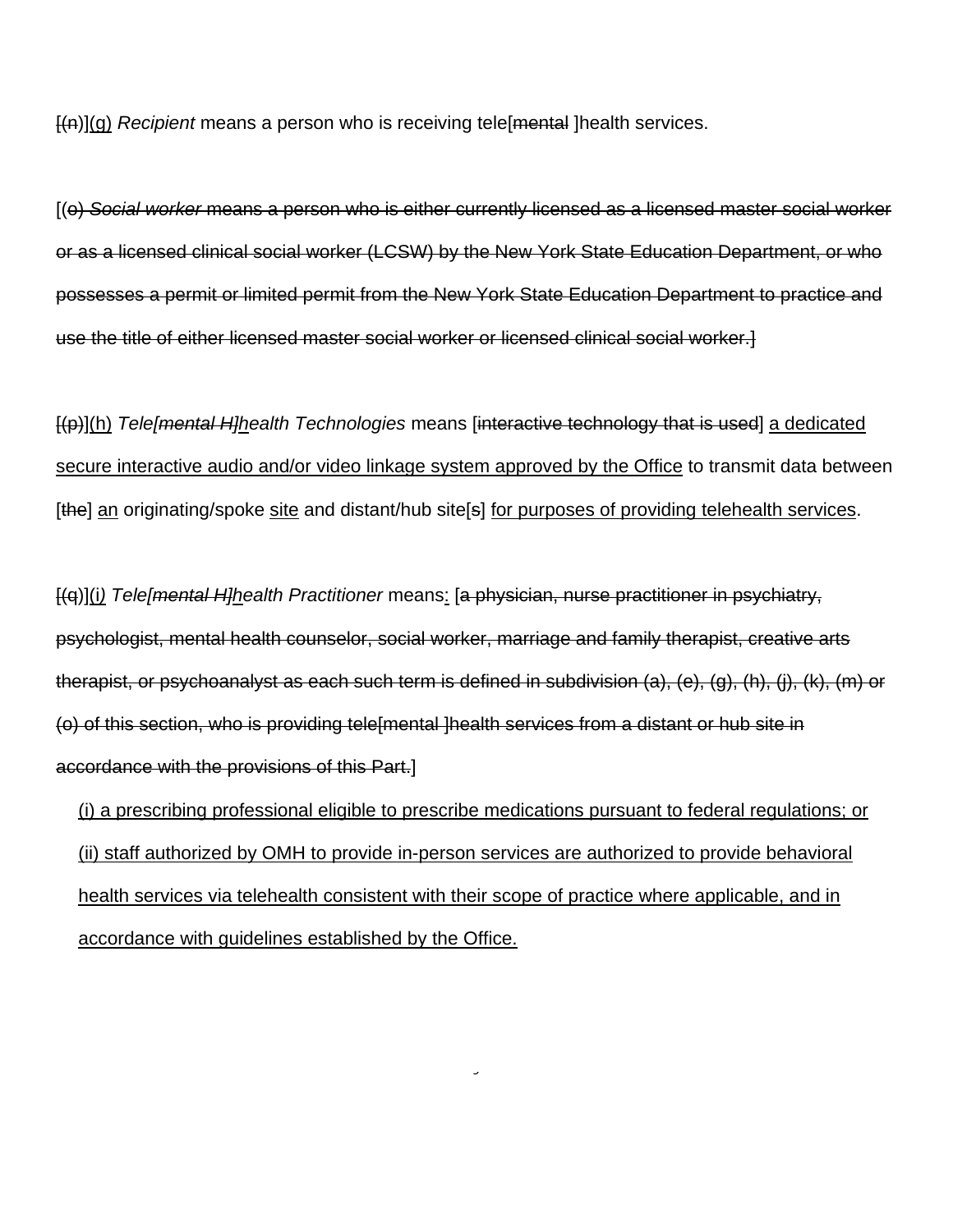[(r)](j) *Tele[mental H]health Services* means the use of [two-way real-time interactive audio and video] telehealth technologies by telehealth practitioners to provide and support [clinical psychiatric care] mental health services at a distance. Such services do not include an [telephone conversation,] electronic mail message, text message, or facsimile transmission between a provider and a recipient, services provided where the originating and distant sites are the same location, or a consultation between two physicians or nurse practitioners, or other staff, although these activities may support tele[mental-]health services.

§ 596.5 Approval to Utilize Tele[mental H]health Services.

(a) Tele [mental-]health services may be authorized by the Office for licensed, [er] designated or otherwise approved services provided by tele [mental ] health practitioners, as defined in section 596.4 of this Part, from a site distant from the location of a recipient, where the recipient is physically located at a provider site licensed by the Office, or the recipient's place of residence or other temporary location within or outside the state of New York. or the recipient's place of residence, other identified location, or other temporary location out-of-state. Services may be delivered via telehealth unless otherwise specified by guidelines established by the Office.

(b) A provider of services must obtain prior written approval of the Office before utilizing tele[mental] health services. Once approved, such provider shall be accountable for ensuring compliance with all ethical and scope of practice requirements for the provision of such services by the tele [mental] health practitioner.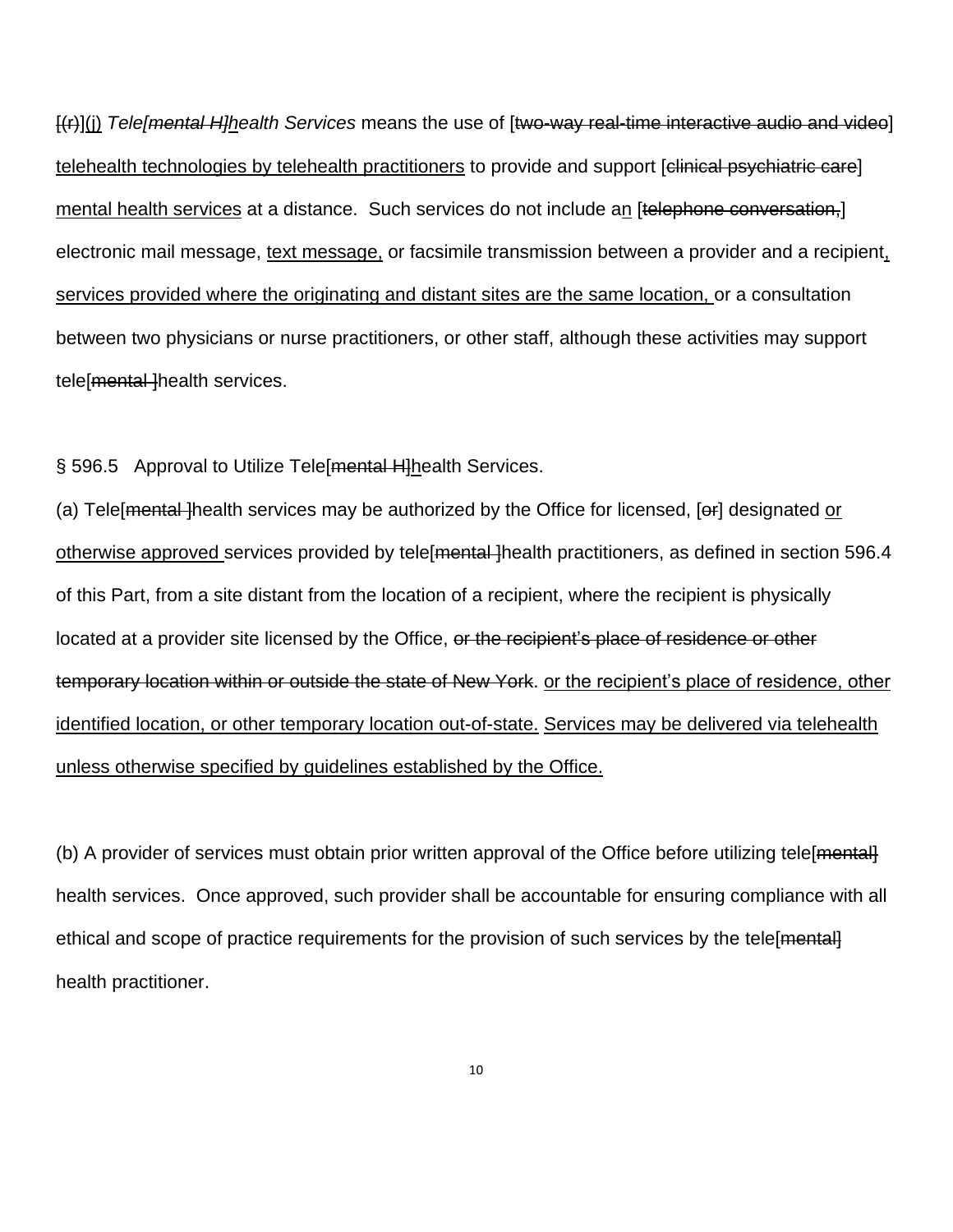(c) Approval shall be based on receipt by the Office of the following:

(1) Sufficient written demonstration that tele <del>mental ]</del> health services will be used for assessment and treatment services licensed, designated, or authorized by the Office consistent with the provisions of this Part, guidelines established by the Office and that the services are being requested not to fulfill regulatory staffing requirements but because they are necessary to improve access and the quality of care of individuals receiving services or because they are necessary to address workforce shortages;

(2) Submission of [a written plan] policies and procedures and an attestation found in the guidelines established by the Office to provide telehealth services that satisfies the provisions of this Part and includes:

(i) confidentiality protections for persons who receive tele[mental ]health services, including measures to ensure the security of the electronic transmission;

(ii) procedures for assessing recipients to determine whether a recipient may be properly treated via tele [mental] health services;

(iii) informed consent of persons who receive tele [mental-] health services and procedures for the withdrawal of such consent;

(iv) procedures for handling emergencies with persons who receive tele [mental-] health services; and

(v) contingency procedures to use when the delivery of tele[mental ]health service is interrupted, or when the transmission of the two-way interactions is deemed inadequate for the purposes of service provision.

11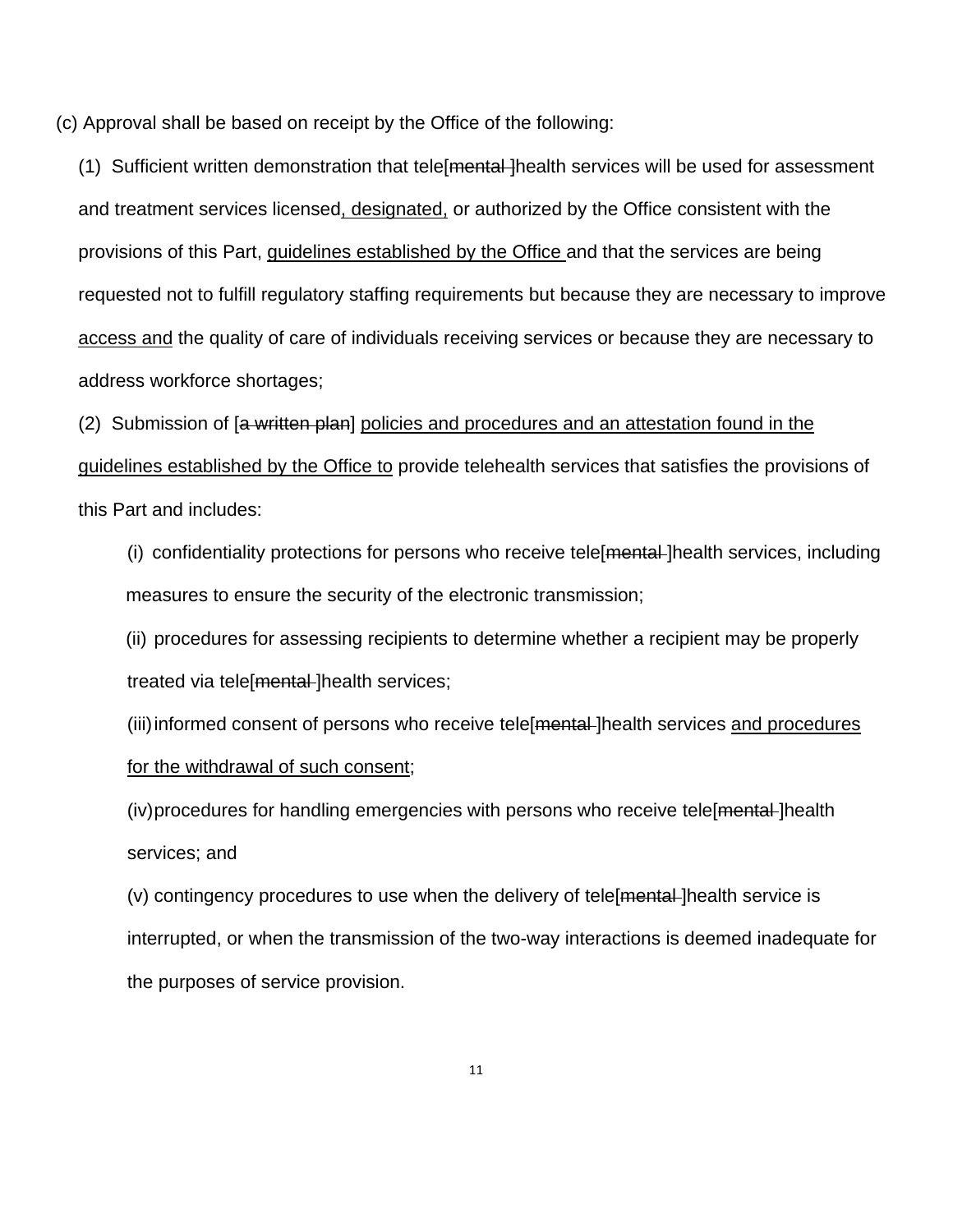[(3) For Personalized Recovery Oriented Services ("PROS") programs, approval shall be contingent upon the following additional requirements:]

[(i) Telemental Health Services may only be delivered in a PROS setting by psychiatrists and nurse practitioners in psychiatry as defined in this Part.]

[(ii)Telemental Health Services may only be used for purposes of delivering PROS clinical treatment services for a limited period of time in which the PROS provider demonstrates a shortage of psychiatrists and nurse practitioners in psychiatry, such time not to exceed one year.] [(iii) Upon demonstration of a continued shortage beyond one year, such time may be extended for a period not to exceed one additional year.]

[(iv) The recipient must be physically located onsite of the PROS program in which the recipient is admitted.]

[(4) For Assertive Community Treatment ("ACT") teams, approval shall be contingent upon the following additional requirements:]

[(i) Telemental Health Services may only be delivered within an ACT team by psychiatrists and nurse practitioners in psychiatry as defined in this Part, where the team has demonstrated a shortage of psychiatrists and nurse practitioners in psychiatry.]

[(ii) When an ACT visit is conducted in the community, ACT staff must be present during the delivery of Telemental Health Services.]

[(iii) Telemental Health Services may only be delivered for a limited period of time, not to exceed one year.]

[(iv) Upon demonstration of a continued shortage beyond one year, such time may be extended for a period not to exceed one additional year.]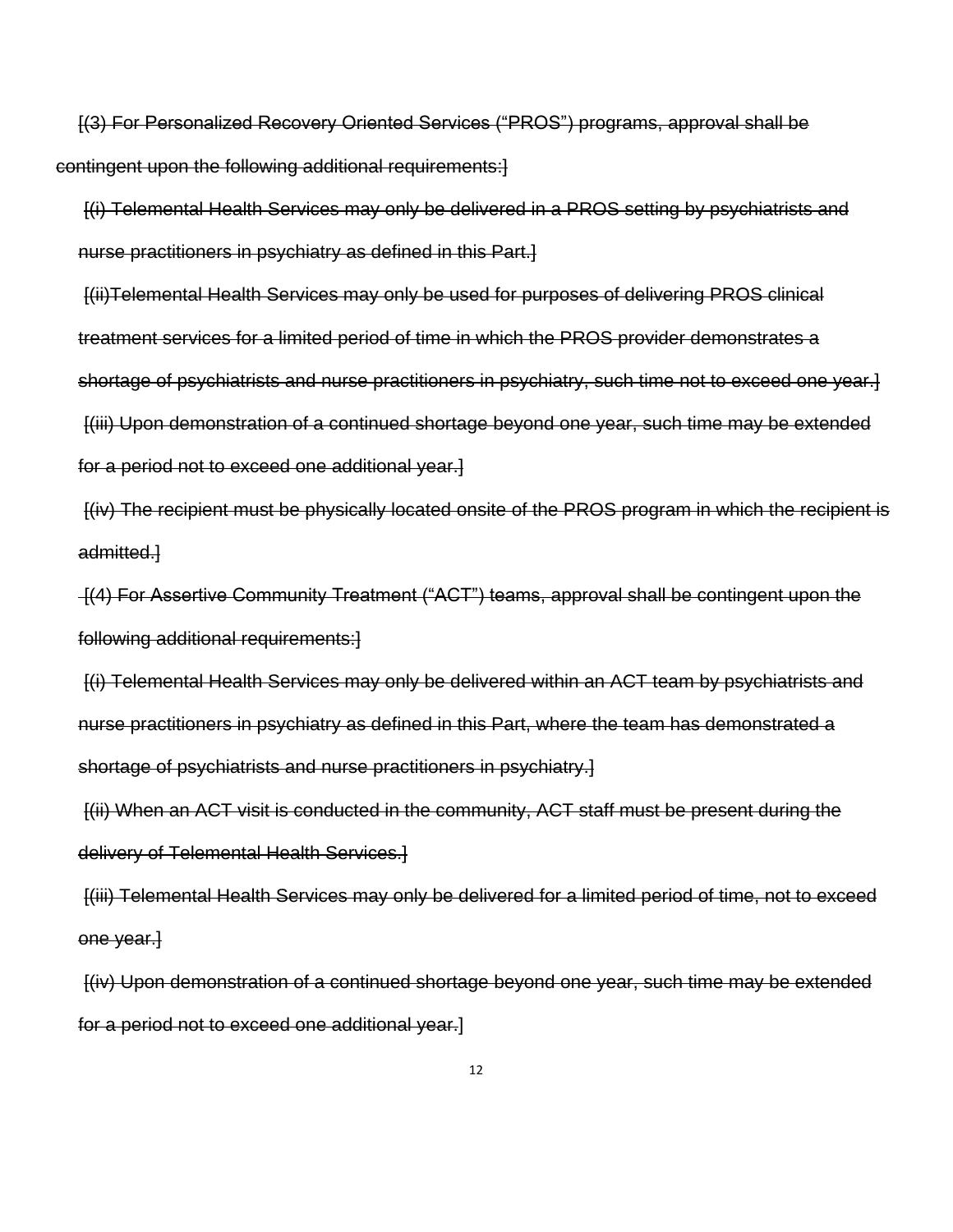(d) Requests for approval to offer tele [mental] health services shall be submitted by licensed, [er] designated, or authorized providers to the F[f]ield O[o]ffice serving the area in which the program is located. Such F[f]ield O[o]ffice may conduct a remote readiness review to either or both the originating, where non-residential, and distant sites prior to issuing approval.

(e) The O[o]ffice shall provide its approval to utilize tele[mental ]health services in writing. The provider of services must retain a copy of the approval document and shall make it available for inspection upon request of the O[o]ffice.

(f) Failure to adhere to the requirements set forth in this Part may be grounds for revocation of such approval. In the event that the Office determines that approval to utilize tele [mental] health services must be revoked, it will notify the provider of services of its decision in writing. The provider of services may request an informal administrative review of such decision. The Commissioner may direct the provider to immediately suspend the provision of tele [mental] health services pending review of a decision to revoke if there is reason to believe the safety or privacy of any recipient has been compromised as a result of tele [mental-] health service provision.

(1) The provider of services must request such review in writing within 15 business days of the date it receives notice of revocation of approval to utilize tele mental lhealth services to the Commissioner or designee. The request shall state specific reasons why such provider considers the revocation of approval incorrect and shall be accompanied by any supporting evidence or arguments.

13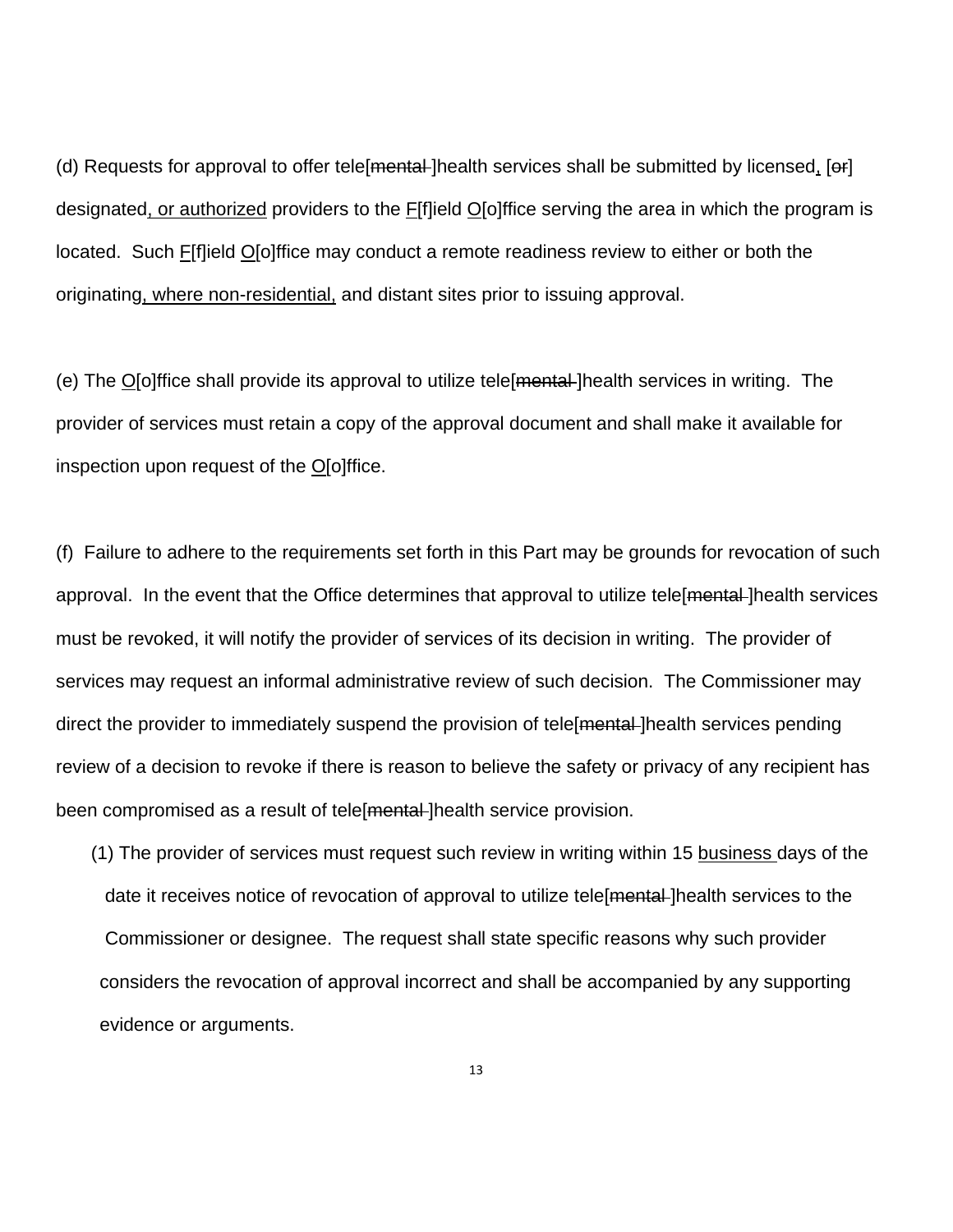(2) The Commissioner or designee shall notify the provider of services, in writing, of the results of the informal administrative review within 20 business days of receipt of the request for review. Failure of the Commissioner or designee to respond within that time shall be considered confirmation of the revocation of deemed status.

(3) The Commissioner's determination after informal administrative review shall be final and not subject to further administrative review.

§596.6 Requirements for Tele[mental H]health Services.

- (a) General requirements.
	- (1) The distant/hub site tele [mental-] health practitioner must:
		- (i) possess a current, valid license, permit, or limited permit to practice in New York State, or is designated or approved by the Office to provide services;
		- (ii) directly render the tele mental lhealth service;

(iii) abide by the laws and regulations of the State of New York including the New York State Mental Hygiene Law and any other law, regulation, or policy that governs the assessment or treatment service being provided;

(iv) adhere to the same laws, rules, and regulations and exercise the same standards of care and competencies required for in-house in-person delivered services;

 $(v)$  utilize evidence-based telehealth [or telemental health] practice guidelines and standards of practice, to the degree they are available, to ensure recipient safety, quality of care, and positive outcomes; and

(vi) deliver services from a secure site/location which ensures the minimum standards for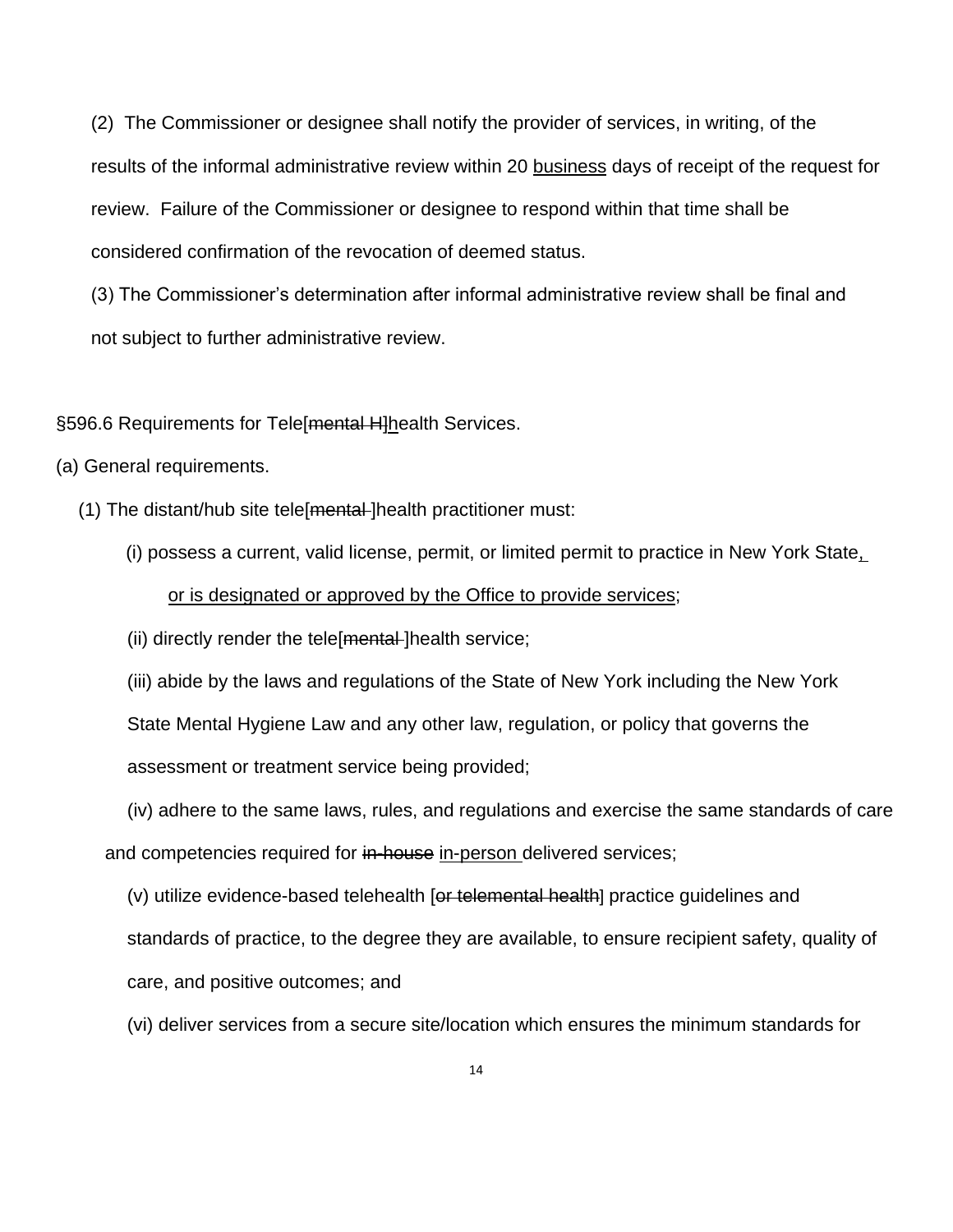privacy for recipient-[clinician] telehealth practitioner interaction are met. [as follows:

(a)Psychiatrists and nurse practitioners in psychiatry] Telehealth practitioners may deliver services from a site located within the United States or its territories, which may include the practitioner's place of residence, office, or other identified space [including from a space in a place of residence] approved by the Office of Mental Health and in accordance with quidelines established by the Office.[ $\div$ and (b) Mental health practitioners may deliver services from a site located within the state of New York, including from a space in a place of residence approved by the Office of Mental Health.]

(2) The [distant/hub provider and originating/spoke site provider of service] telehealth practitioner must not be terminated, suspended, or barred from the Medicaid or Medicare program.

(3) If the originating/spoke site is a hospital, the tele [mental] health practitioner at the distant/hub site must be credentialed and privileged by such hospital, as necessary and consistent with applicable accreditation standards.

(4) Tele [mental-]health services must be rendered using tele [mental-]health technologies. A provider of services approved to offer tele [mental] health services shall adopt and implement technology in a manner that supports the standard of care to deliver the services, the features of which include at least:

> (i) The technology and equipment utilized in the provision of tele [mental] health services must be of sufficient quality, size, resolution and clarity where applicable such that the provider of services can safely and effectively provide the tele [mental] health services;

> > 15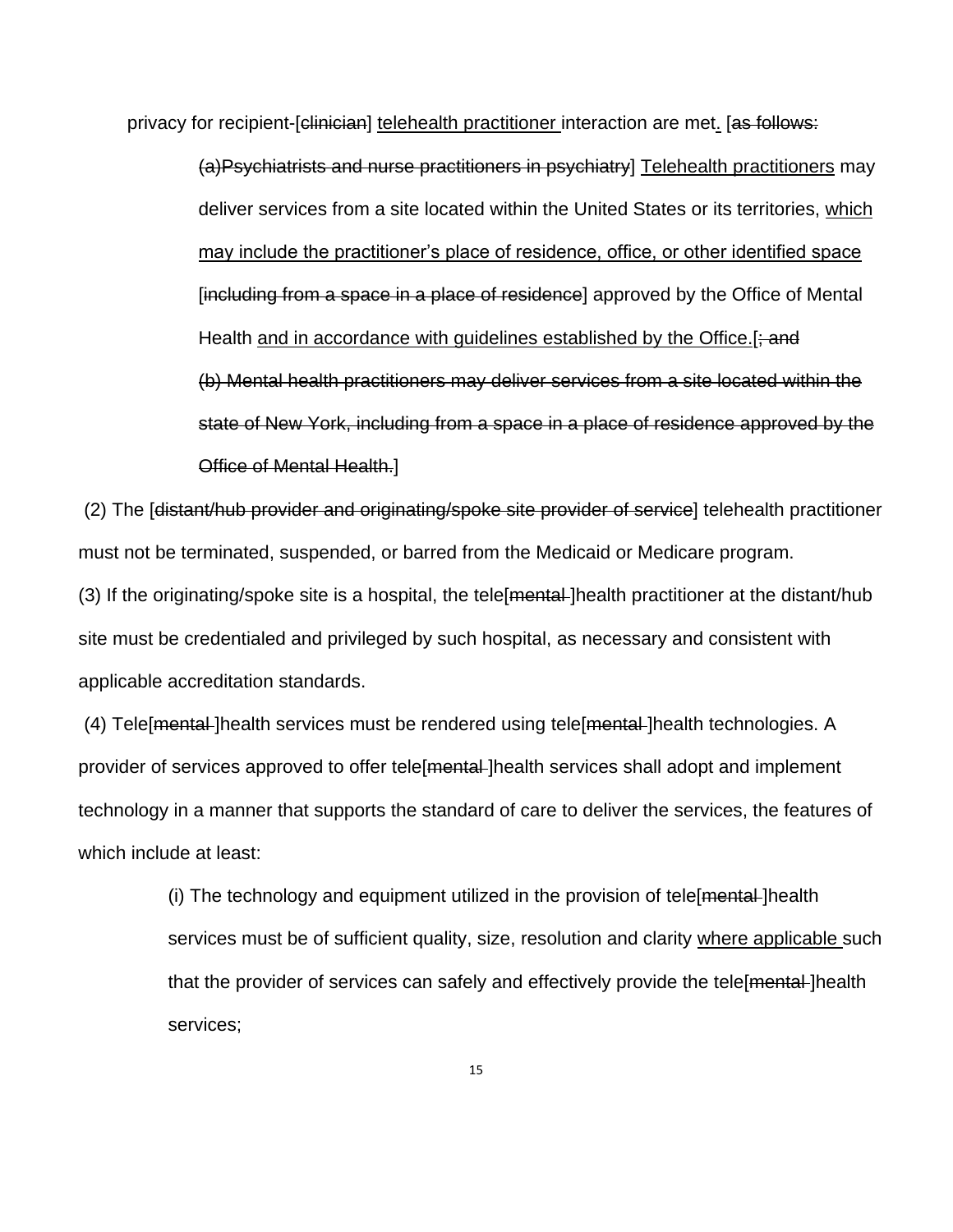(ii) The technology and equipment utilized in the provision of tele [mental-]health services or the use of audio or video telephone communication must be compliant with the Health Insurance Portability and Accountability Act (HIPAA).

(5) Tele[mental ]health practitioners must verify the identity of the recipient before commencing each tele[mental-]health encounter.

(6) A notation must be made in the clinical record that indicates that the service was provided via tele[mental ]health and indicating whether audio only services were provided which specifies the time the service was started and the time it ended.

(7) Tele[mental ]health services provided to recipients under age 18 may include staff members [that are qualified mental health professionals, as such term is defined in this Part, or other appropriate staff] of the originating/spoke site in the room with the recipient. Such determinations shall be clinically based, consistent with [clinical] Guidelines issued by the Office.

(8) For the purposes of [this Part] billing, tele[mental ]health services shall be considered face-toface contacts when the service is delivered in accordance with the provisions of the plan approved by the Office pursuant to section 596.5 of this Part. Providers should refer to the program specific guidelines established by the Office to determine authorized use of telehealth services.

(9) Culturally competent interpreter services shall be provided in the recipient's preferred language when the recipient and [distant/hub] telehealth practitioners do not speak the same language.

(10) The tele[mental ]health practitioner providing tele[mental ]health services at a distant/hub site shall be considered an active part of the recipient's treatment team and shall be available for discussion of the case or for interviewing family members and others, as the case may require. Such tele [mental] health practitioner shall prepare appropriate progress notes and securely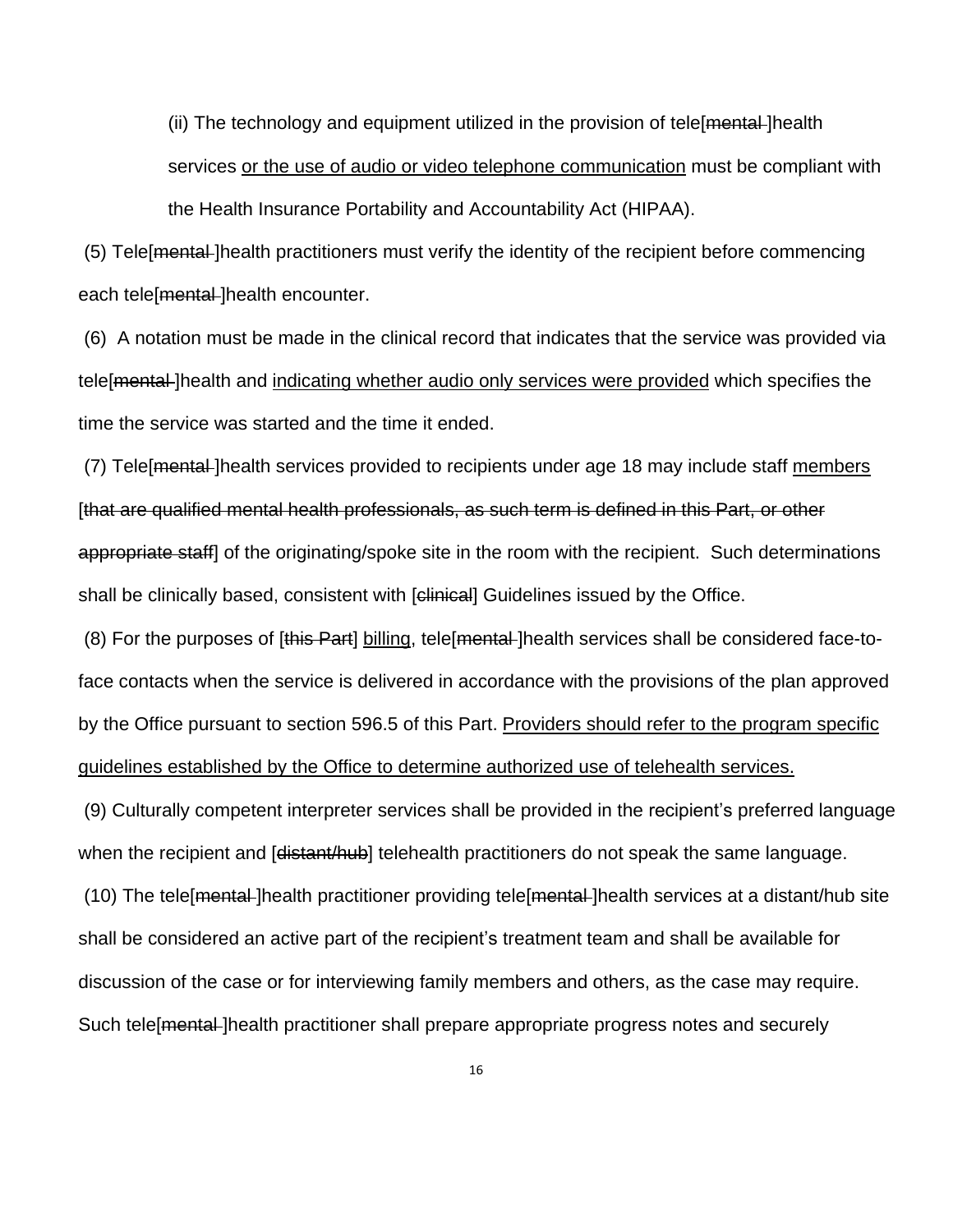forward them or directly enter them into the originating/spoke provider health record as a condition of reimbursement.

(11) Tele[mental ]health services shall not be used:

(i) for purposes of seeking a court order for treatment [ordering medication] over objection; or

(ii) restraint or seclusion, as defined in section 526.4 of this Title  $[$ ,  $\sigma r]$ .

[(iii) to satisfy any specific statutory examination, evaluation or assessment requirement necessary for the involuntary removal from the community, or involuntary retention in a hospital pursuant to any of the provisions of Article 9 of the Mental Hygiene Law. Physicians conducting such examinations, evaluations or assessments may only utilize Telemental Health Services on a consultative basis.]

(12) Telehealth services may be used to satisfy specific statutory examination, evaluation, or assessment requirement necessary for the involuntary removal from the community, or involuntary retention in a hospital pursuant to section 9.27 of the Mental Hygiene Law, if such services are utilized in compliance with the following:

(i) The telehealth practitioner must be a physician and licensed to practice in New York.

(ii) Telehealth services can only be utilized to fulfill one of the three physician-required activities in a removal or retention action, i.e., either one of the two certifying physicians at the emergency hospital site, or the confirming physician at the receiving hospital site, can perform their required examination, evaluation, or assessment through telehealth technology. (iii) The individual must be asked to consent to the use of telehealth technology for the

purposes of the examination, which can be embedded within the hospital's general consent for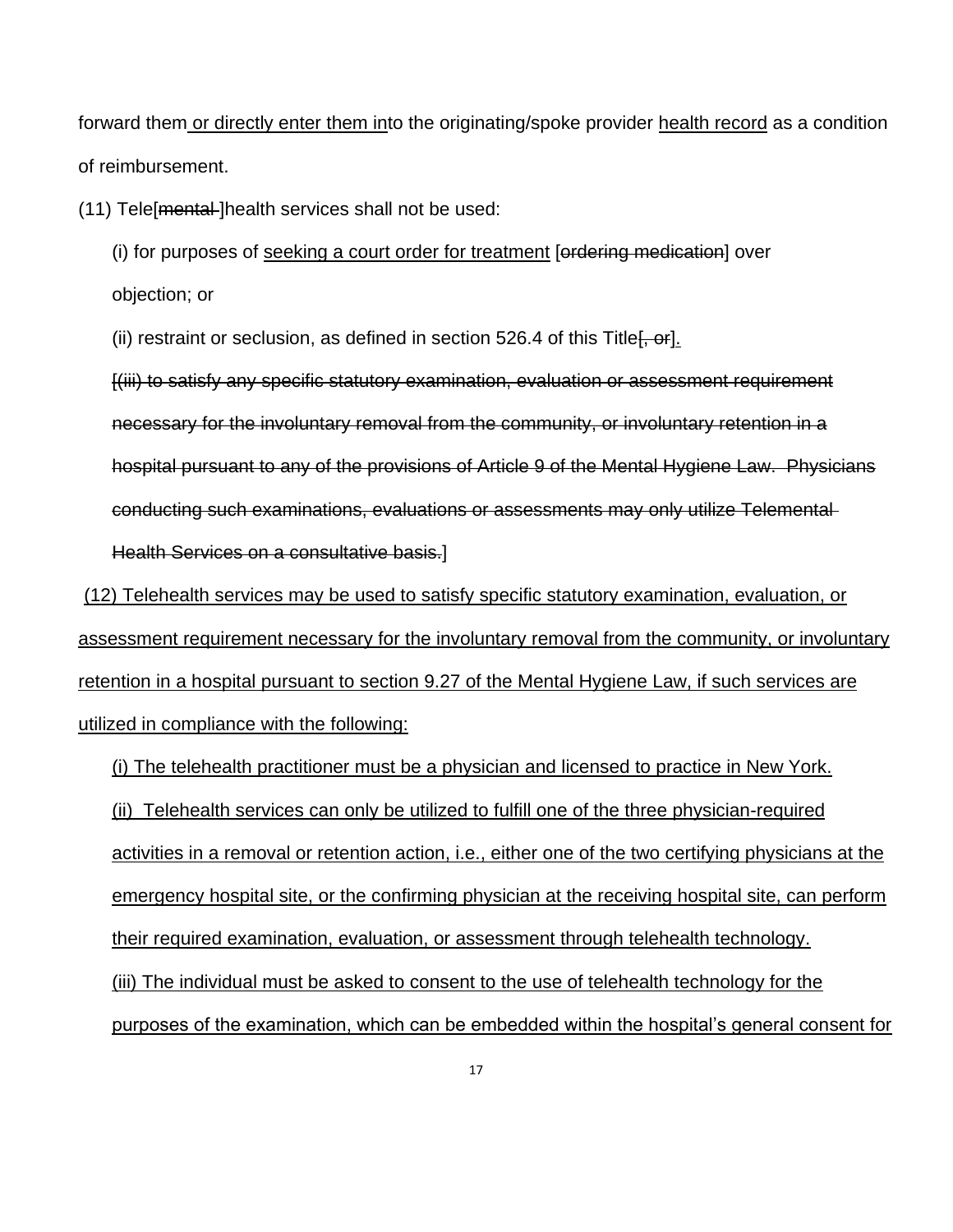treatment. If the individual refuses or is not able to give consent to treatment, the effort to obtain consent must be documented in the clinical record, and the examination may proceed. (iv) All three physicians must sign the form at whatever location they are at the time of the examination, regardless of whether they are at the originating/spoke site or the distant/hub site. If the telehealth practitioner is one of the examining physicians, a copy of his or her signed Form OMH 471 must be received in the emergency hospital site before the individual is transported to the receiving hospital. The telehealth physician may sign their form electronically as permitted by the Electronic Signature and Records Act (ESRA). The transmission of the form may be electronically received, as long as in both instances the transmission is securely made over an encrypted line or network.

(v) When telehealth services are used as part of a 9.27 retention action, forms amended by the Office of Mental Health to account for the use of such services shall be utilized. (vii) Telehealth consultation. Nothing herein shall preclude the additional use of telehealth services in retention actions on a consultative basis, rather than as a means of partially fulfilling a statutory requirement for any Mental Hygiene Law Article 9 evaluation. The responsibility for signing the commitment papers remains with the physician who actually conducted the evaluation of the individual at the facility, not the psychiatrist who provided the telehealth consultation.

(13) Telehealth services may be used to satisfy specific statutory examination, evaluation, or assessment requirement necessary for the immediate observation, care and treatment in a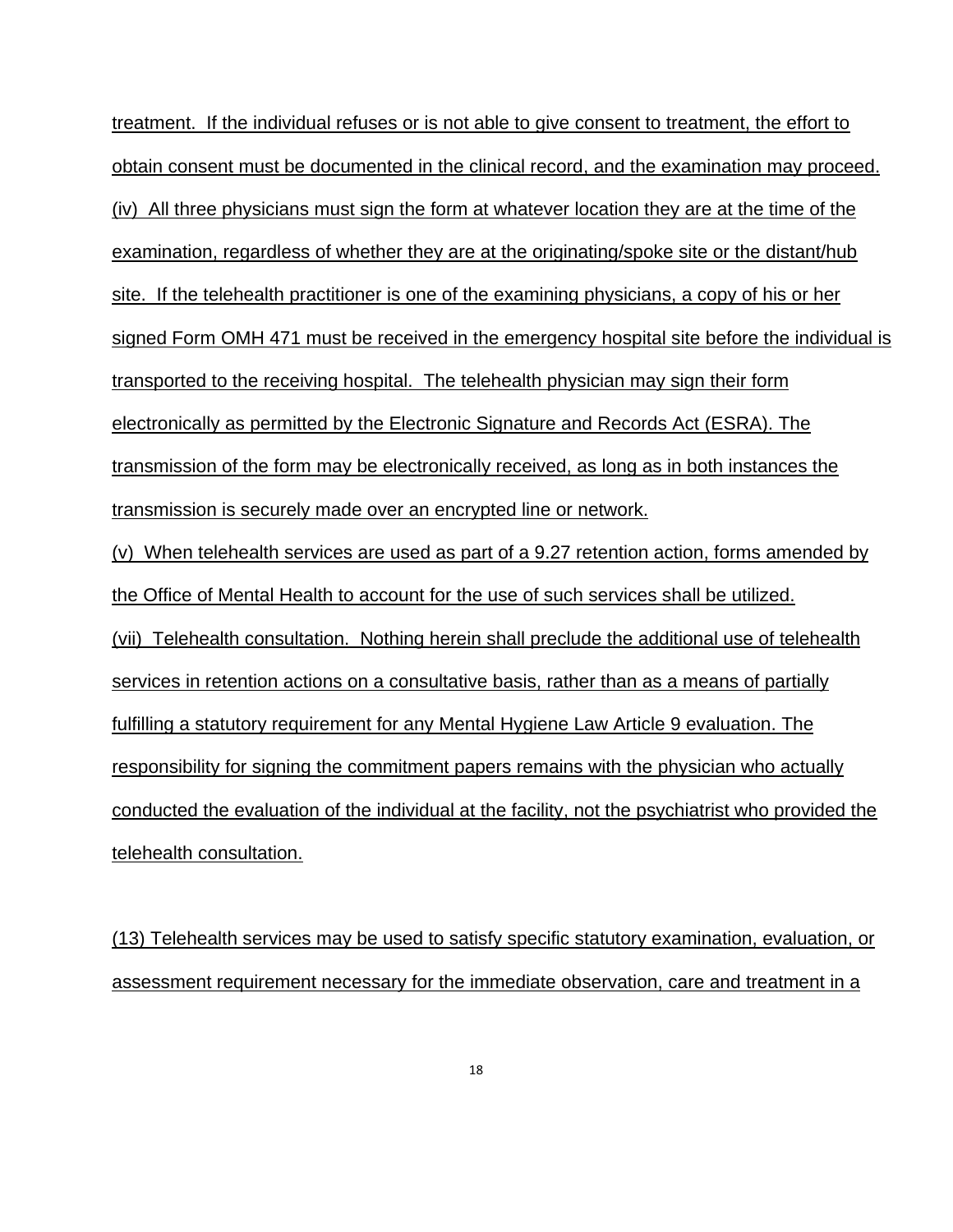hospital, pursuant to section 9.39 of the Mental Hygiene Law, if such services are utilized in compliance with the following:

(i) The telehealth practitioner must be a physician and licensed to practice in New York.

(ii) Telehealth services can only be utilized to fulfill one of the two physician-required activities in a removal or retention action, i.e., either the certifying physician or confirming staff psychiatrist at the emergency hospital site, can perform their required examination, evaluation, or assessment through telehealth technology.

(iii) The individual must be asked to consent to the use of telehealth technology for the purposes of the examination, which can be embedded within the hospital's general consent for treatment. If the individual refuses or is not able to give consent to treatment, the effort to obtain consent must be documented in the clinical record, and the examination may proceed. (iv) All physicians must sign the form at whatever location they are at the time of the examination, regardless of whether they are at the originating/spoke site or the distant/hub site. If the telehealth practitioner is the examining physician, a copy of their signed Form OMH 474 must be received in the emergency hospital site before the individual is transported. The telehealth physician may sign their form electronically as permitted by the Electronic Signature and Records Act (ESRA). The transmission of the form may be electronically received, as long as in both instances, the transmission is securely made over an encrypted line or network. (v) When telehealth services are used as part of a 9.39 retention action, forms amended by the Office of Mental Health to account for the use of such services shall be utilized. (vii) Telehealth consultation. Nothing herein shall preclude the additional use of telehealth services in retention actions on a consultative basis, rather than as a means of partially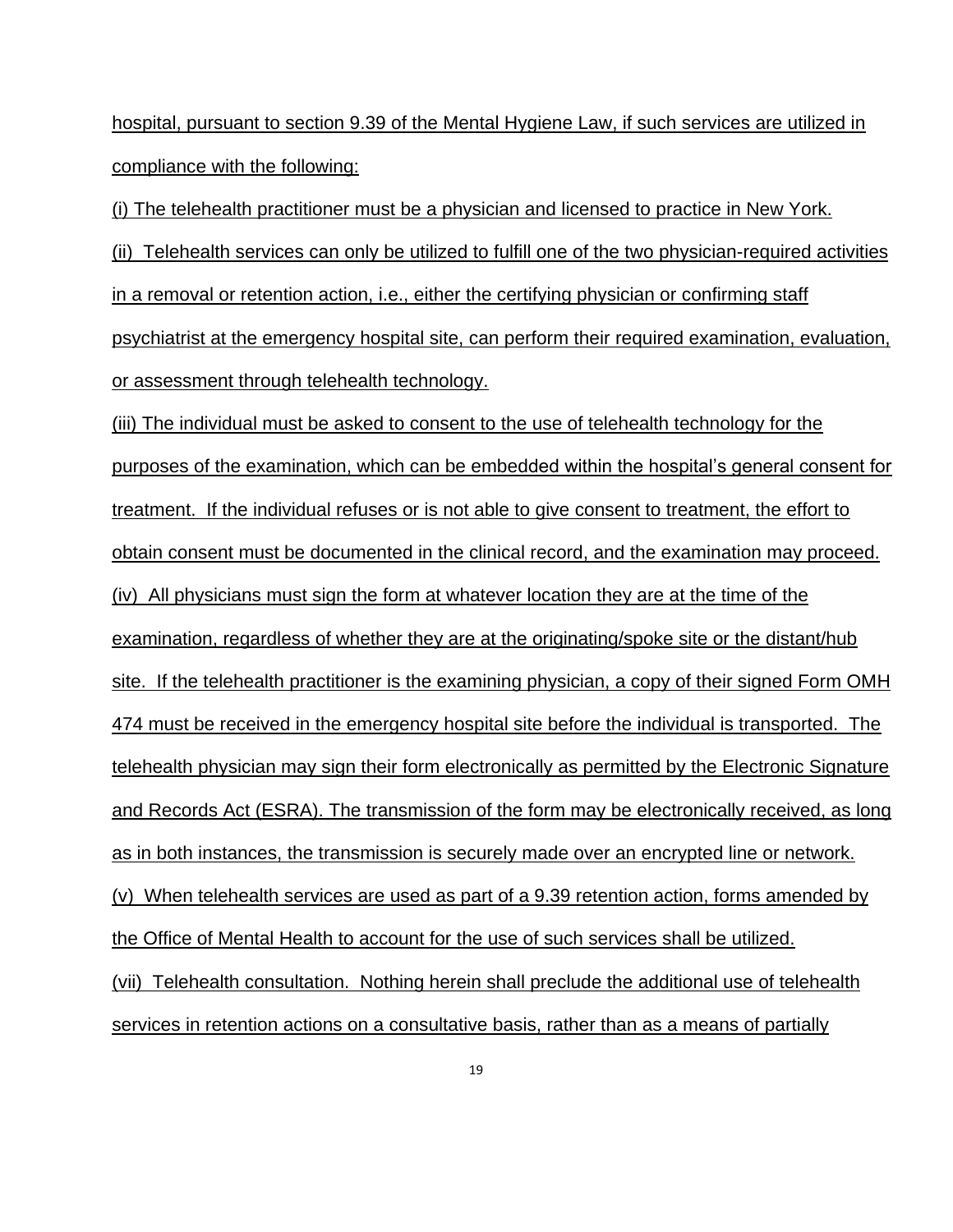fulfilling a statutory requirement for any Mental Hygiene Law Article 9 evaluation. The responsibility for signing the commitment papers remains with the physician who actually conducted the evaluation of the individual at the facility, not the psychiatrist who provided the telehealth consultation.

(b) Protocols and Procedures. A provider of services approved to utilize Tele [mental H]health Services must have written protocols and procedures that address the following:

(1) [Initial assessment:] Each recipient for whom the provision of tele[mental ]health services may be offered must [receive an initial assessment in person] be evaluated to determine whether the tele [<del>mental</del>] health modality is appropriate, given the recipient's treatment needs. (2) Informed Consent: Protocols must afford persons receiving services the opportunity to provide informed consent to participate in any services utilizing tele[mental ]health services, including the right to refuse these services and to be apprised of the alternatives to tele [mental] health services, including any delays in service, need to travel, or risks associated with not having the services provided by tele [mental] health, and risks associated with receiving tele[mental ]health services in an off-site location. Such informed consent may be incorporated into the informed consent process for in-person care, or a separate informed consent process for tele [mental] health services may be developed and used.

(i)The recipient must be provided with basic information about tele[mental] health services, including both benefits and risks, and shall provide his or her informed consent to participate in services utilizing this technology. For recipients under age 18 for whom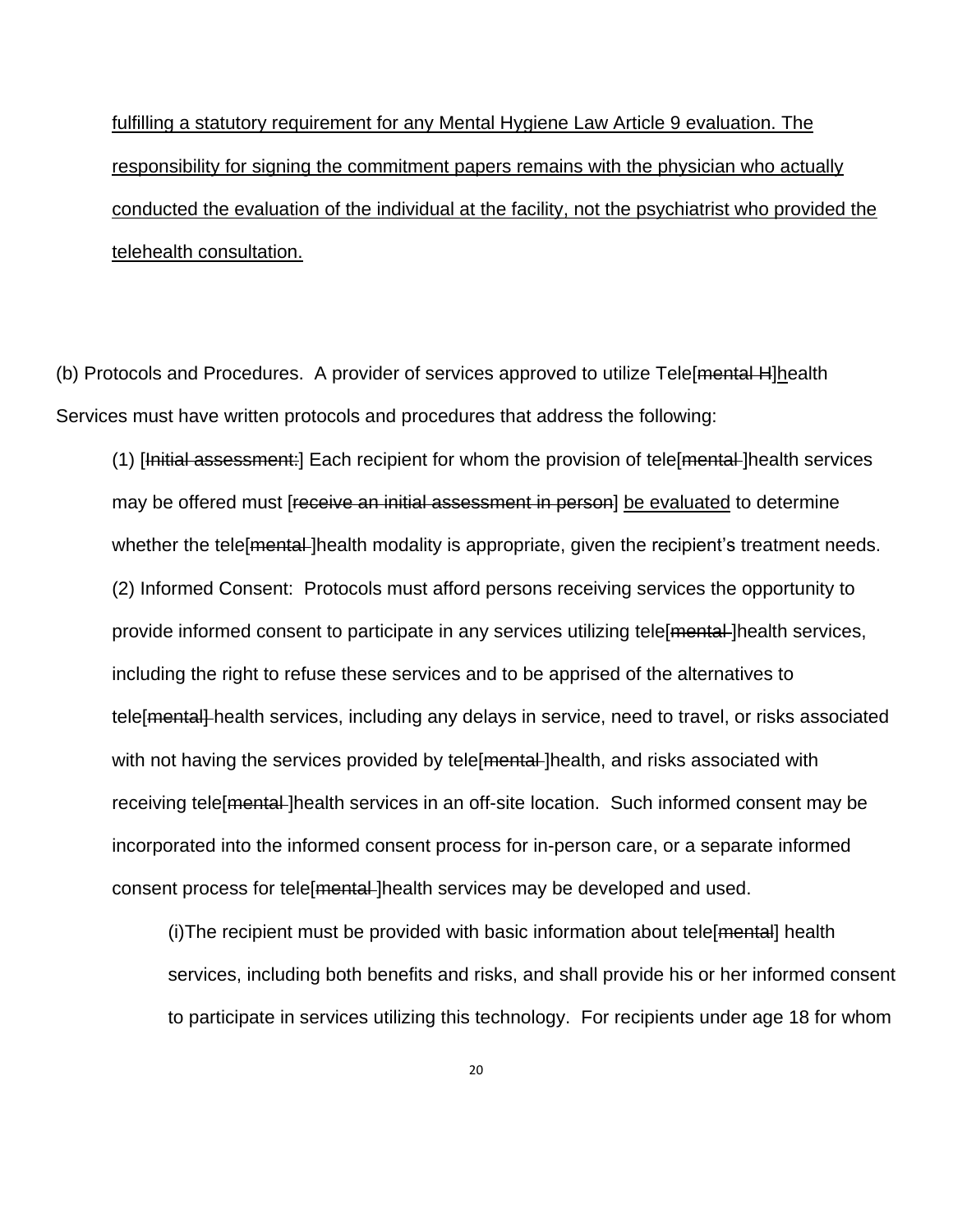informed consent cannot be obtained pursuant to Mental Hygiene Law Section 33.21, such information shall be shared with and informed consent obtained from the recipient's parent or guardian.

(ii) Recipients, or a minor recipient's parent or guardian, shall be informed how to verify a tele[mental-]health practitioner's professional license.

(iii) The recipient has the right to refuse to participate in tele [mental] health services, in which case [evaluations] services must be conducted in-person by appropriate clinicians.

(iv) Tele [mental-]health sessions shall not be recorded without the recipient's consent, which shall be documented in the clinical record.

(3) Confidentiality: Protocols and procedures must be maintained as required by Mental Hygiene Law Section 33.13 and **HIPAA** at 45 CFR Parts 160 and 164 and shall apply to both the originating/spoke site and the distant/hub site. Such protocols shall ensure that:

> (i) All current confidentiality requirements and protections that apply to written clinical/medical records shall apply to services delivered by tele[mental-]health technologies, including the actual transmission of the service, any recordings made during the time of transmission, and any other electronic records.

(ii) The spaces occupied by the recipient at the originating/spoke site, where nonresidential, and the practitioner at the distant/hub site must meet the minimum standards for privacy expected for recipient-clinician interaction at a single Office of Mental Health licensed expected for recipient-clinician interaction at a single Office of Mental Health licensed location.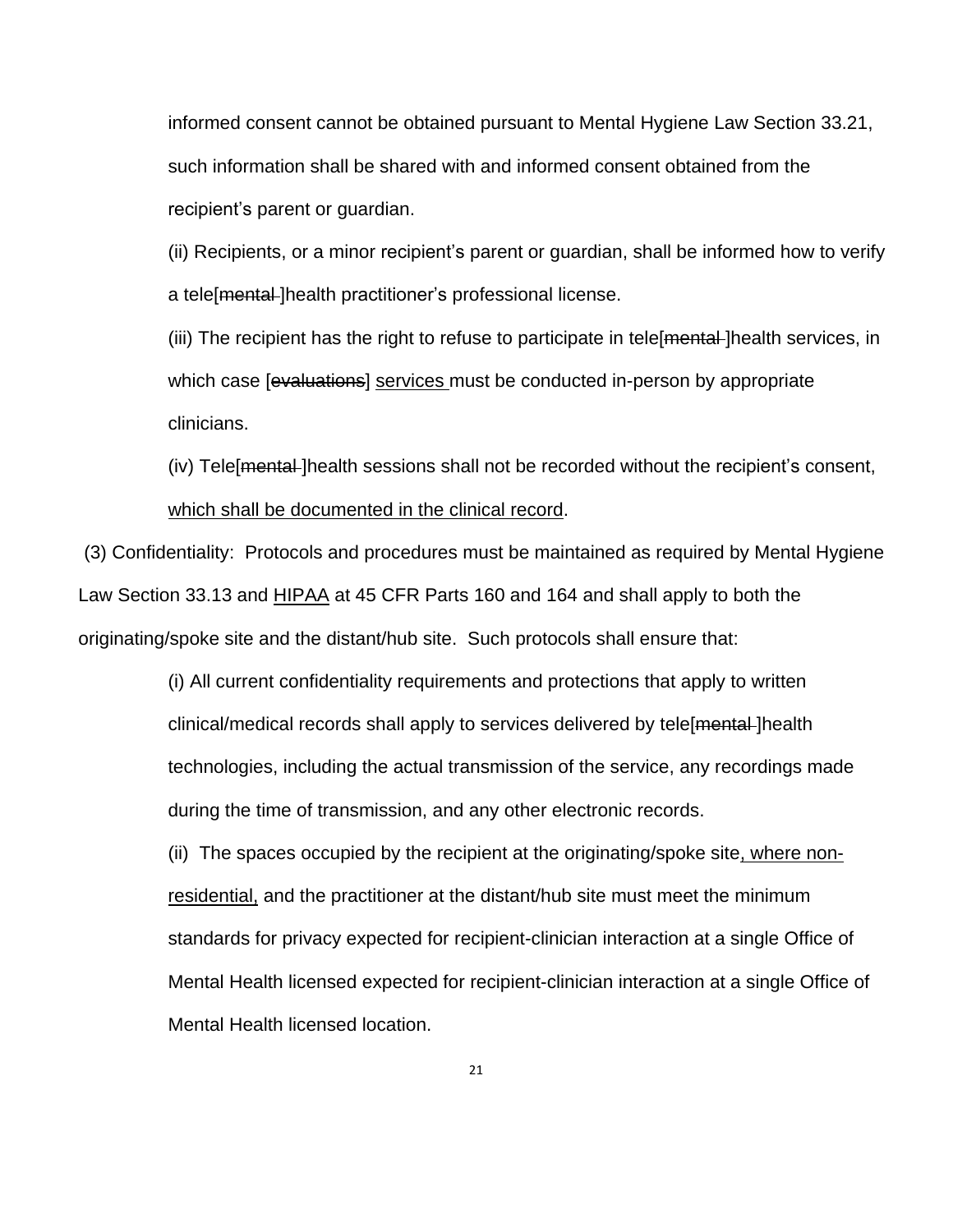(4) [Security of Electronic Transmission:] All tele[mental ]health services must be [performed on dedicated secure transmission linkages] conducted via telehealth technologies that meet minimum federal and state requirements, including but not limited to 45 C.F.R. Parts 160 and 164 (HIPAA Security Rules), and which are consistent with guidelines of the Office. Transmissions must employ acceptable authentication and identification procedures by both the sender and the receiver.

(5) Psychiatric emergencies: [Protocols must address psychiatric emergencies, which may override the right to confidentiality to require the presence of others if, for instance, an individual receiving services is suicidal, homicidal, dissociated, or acutely psychotic during the evaluation or treatment service. In general, this individual should not be managed via telemental health without qualified mental health professionals present at the originating/spoke site, unless there are no adequate alternatives and immediate intervention is deemed essential for recipient safety.] All tele[mental] health service sites must have a written procedure detailing the availability of in-person assessments [by a physician or nurse practitioner] in an emergency situation.

(6) Prescribing medications via tele[mental ]health: Procedures for prescribing medications through tele[mental ]health must be identified and must be in accordance with applicable New York State and federal [regulations] law, including but not limited to the federal Ryan Haight Act (21 U.S.C. section 823 (f), New York State Education Law sections 6902(3)(a)(ii), 7606, 7708, and 8407; and regulations of the New York State Department of Health at 10 NYCRR Part 80. [(7) Procedures for first evaluations for involuntary commitments. Under New York State law,

physicians must conduct first evaluations for involuntary commitments of individuals. If these evaluators want additional consultation before rendering their decision, they may obtain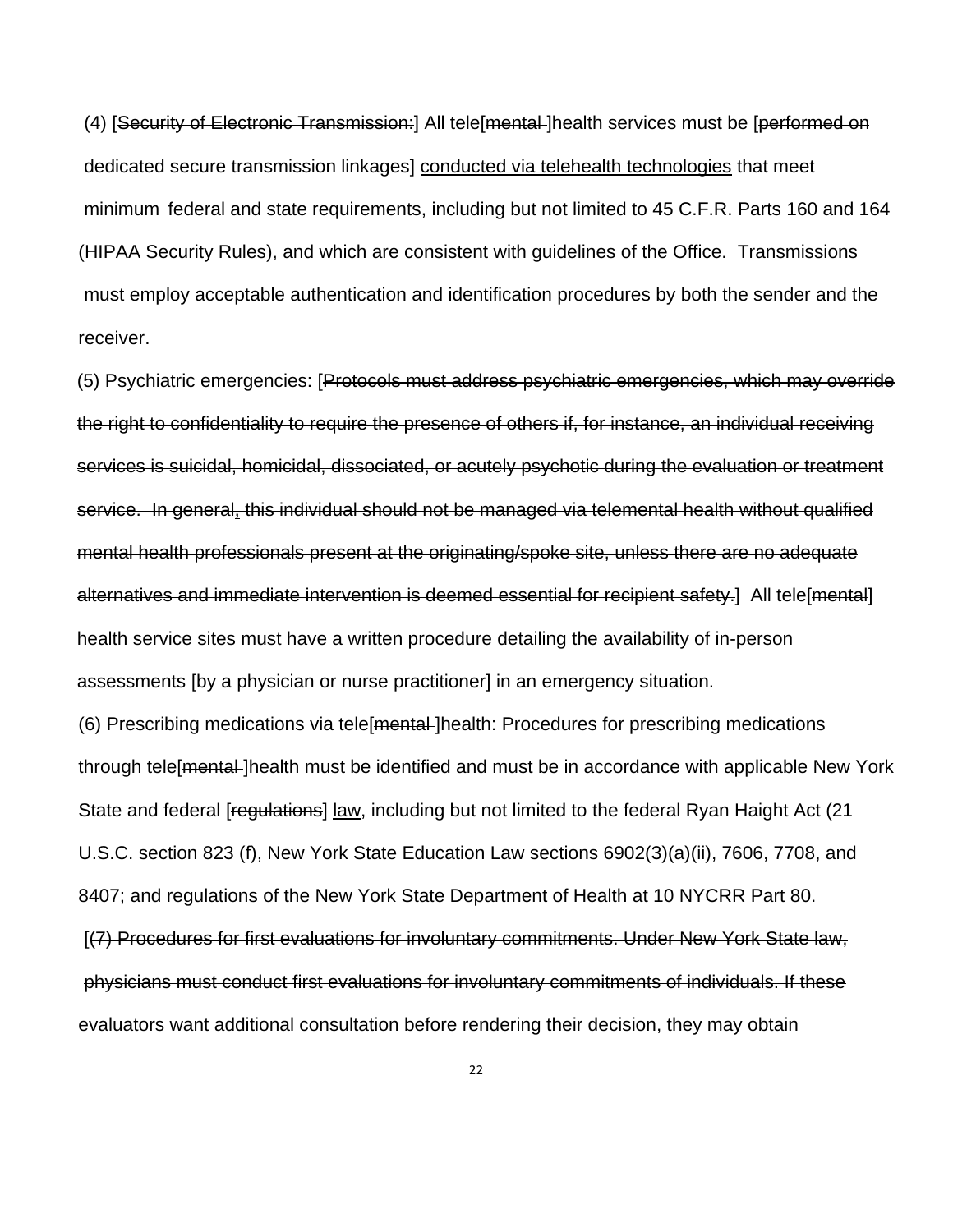consultation from psychiatrists via telemental health services. The responsibility for signing the commitment papers remains with the physician who actually conducted the evaluation of the individual at the facility, not the psychiatrist who provided the telemental health consultation.] [(8)](7) Recipient rights: Recipient rights policies must ensure that each individual receiving tele[mental-]health services:

(i) is informed and made aware of the role and license information of the tele [mental] health practitioner at the distant/hub site, as well as [<del>qualified mental health professional</del>] staff at the originating/spoke site, where non-residential, who are responsible for follow-up or on going care;

(ii) is informed and made aware of the location of the distant/hub site and all questions regarding the equipment, the technology, etc., are addressed;

(iii) has the right to have appropriately trained staff immediately available to him/her while receiving the tele [mental] health service to attend to emergencies or other needs;

(iv) has the right to be informed of all parties who will be present at each end of the tele[mental ]health transmission; and

(v) if the recipient is a minor, the recipient and his or her parent or guardian shall be given the opportunity to provide input regarding who will be in the room with the recipient when tele[<del>mental</del>]health services are provided.

 $[(9)](8)$  Quality of Care: All tele [mental-] health service sites shall have established written quality of care protocols to ensure that the services meet the requirements of New York State and federal laws and established recipient care standards. A review of tele mental lhealth services shall be included in the provider's quality management process.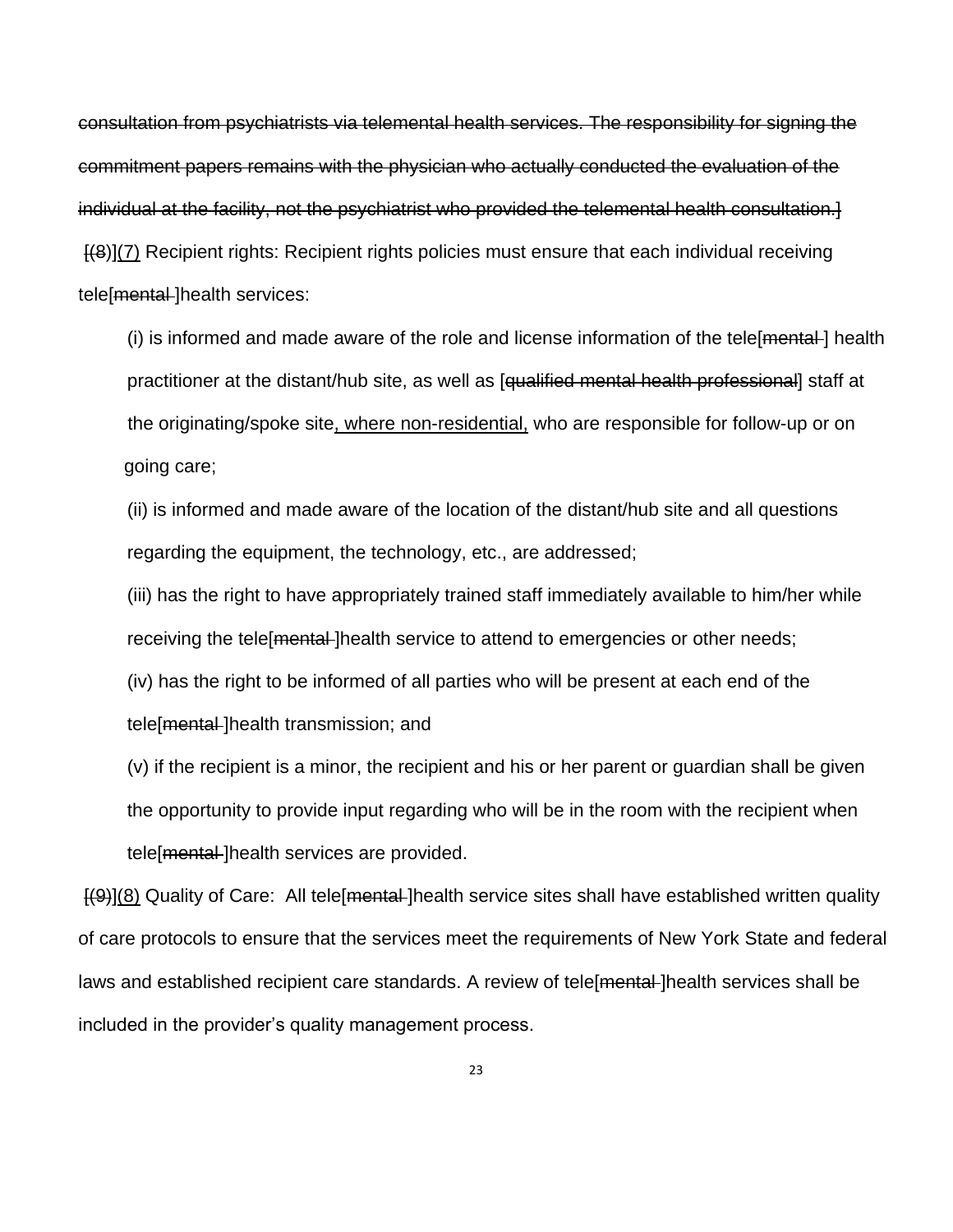$[(10)][9]$  Contingency Plan: All tele [mental] health service sites must have a written procedure detailing the contingency plan when there is a failure of the transmission or other technical difficulties that render the service undeliverable.

 $[(11)](10)$  Ownership and Maintenance of Records:

(i) The program in which the recipient [patient] is admitted shall be responsible for obtaining and maintaining a complete clinical record as if the recipient were seen [face-to-face] in-person at such site.

(ii) The telehealth practitioner must have immediate access to the recipient health record.

 $\left[\left\langle ii\right\rangle\right]$  (iii) The distant/hub site shall maintain copies of all documentation completed by the distant/hub tele[mental ]health practitioner unless the tele[mental ]health practitioner records the information directly within the originating/spoke site's electronic medical record system.

(c) Guidelines of the Office.

The Office shall develop guidelines to assist providers in complying with the provisions of this Part and in achieving treatment goals through the use of Tele[mental H]health Services. The Office shall post such guidelines on its public website.

§596.7 Reimbursement for Tele[<del>mental H</del>]health Services.

(a) The licensed, [er] designated, or authorized provider of service where the recipient is admitted is authorized to bill Medicaid for tele [mental-]health services.

(b) Under the Medicaid program, tele [mental] health services are covered when medically necessary and under the following circumstances: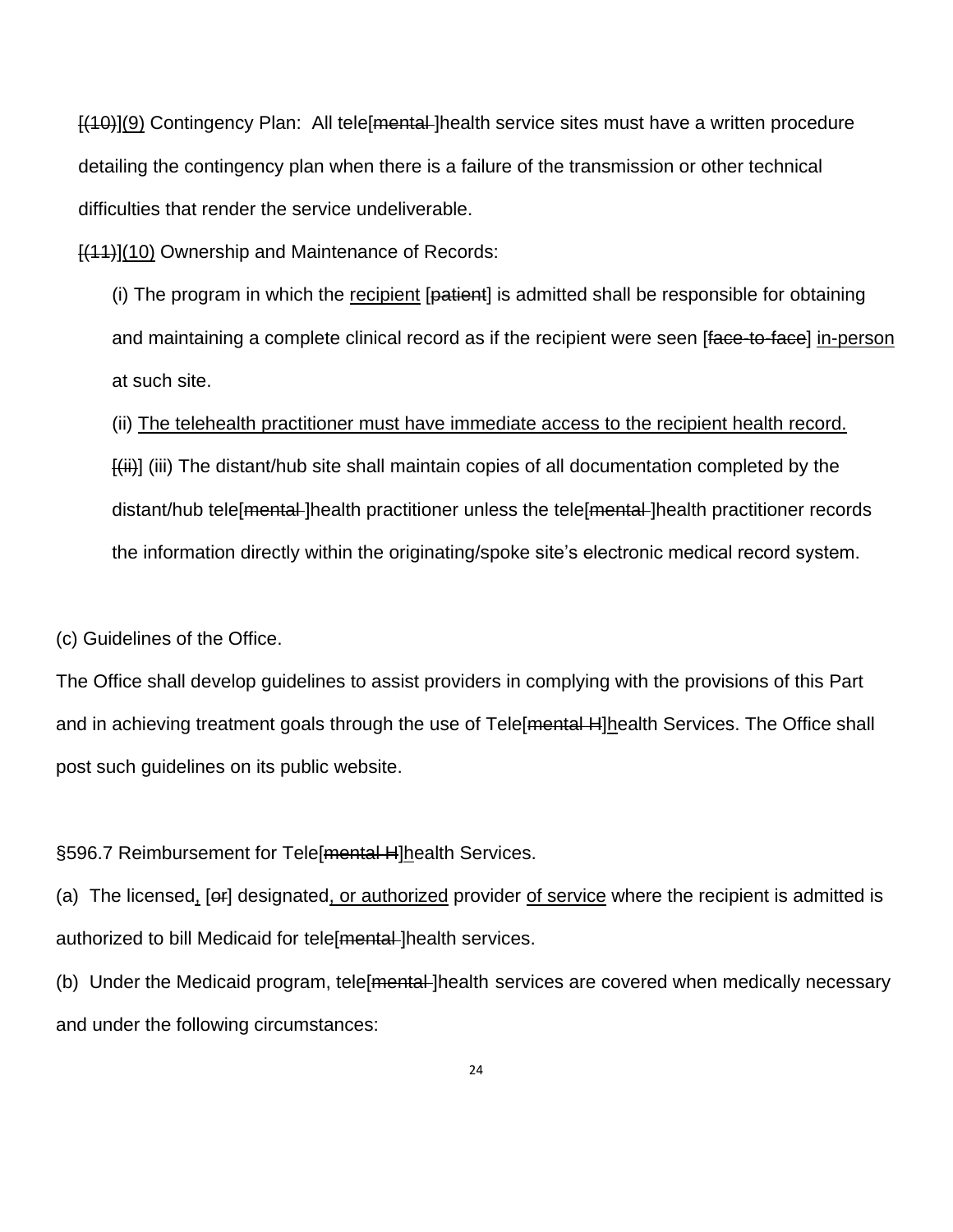(1) the person receiving services is located at the originating/spoke site;

(2) the tele[mental ]health practitioner is located at the distant/hub site and is employed by or

contracted with a program licensed or designated by the Office;

 $\left[\frac{1}{2}\right]$ (3) the person or collateral receiving services is present during the encounter;

 $\left[\frac{1}{3}\right]$ (4) the request for tele [mental-] health services and the rationale for the request are documented in the individual's clinical record;

 $\{4\}$ (5) the clinical record includes documentation that the encounter occurred; and

 $\left[45\right]$ (6) the tele mental lhealth practitioner at the distant/hub site is:

(i) authorized in New York State;

(ii) practicing within his/her scope of specialty practice; and

[(iii) affiliated with the originating/spoke site facility; and]

 $[(iv)]$  (iii) if the originating/spoke site is a hospital, credentialed and privileged at the originating/spoke site facility.

(c) [If the person receiving services is not present during the provision of the telemental health service, the service is not eligible for Medicaid reimbursement. ]Audio-only or audio-video communication is covered by Medicaid and the Child Health Insurance Plan to the extent consistent with regulations promulgated by the New York State Commissioner of Health pursuant to Section 2999-cc of the Public Health Law.

(d) The following interactions do not constitute reimbursable tele [mental] health services;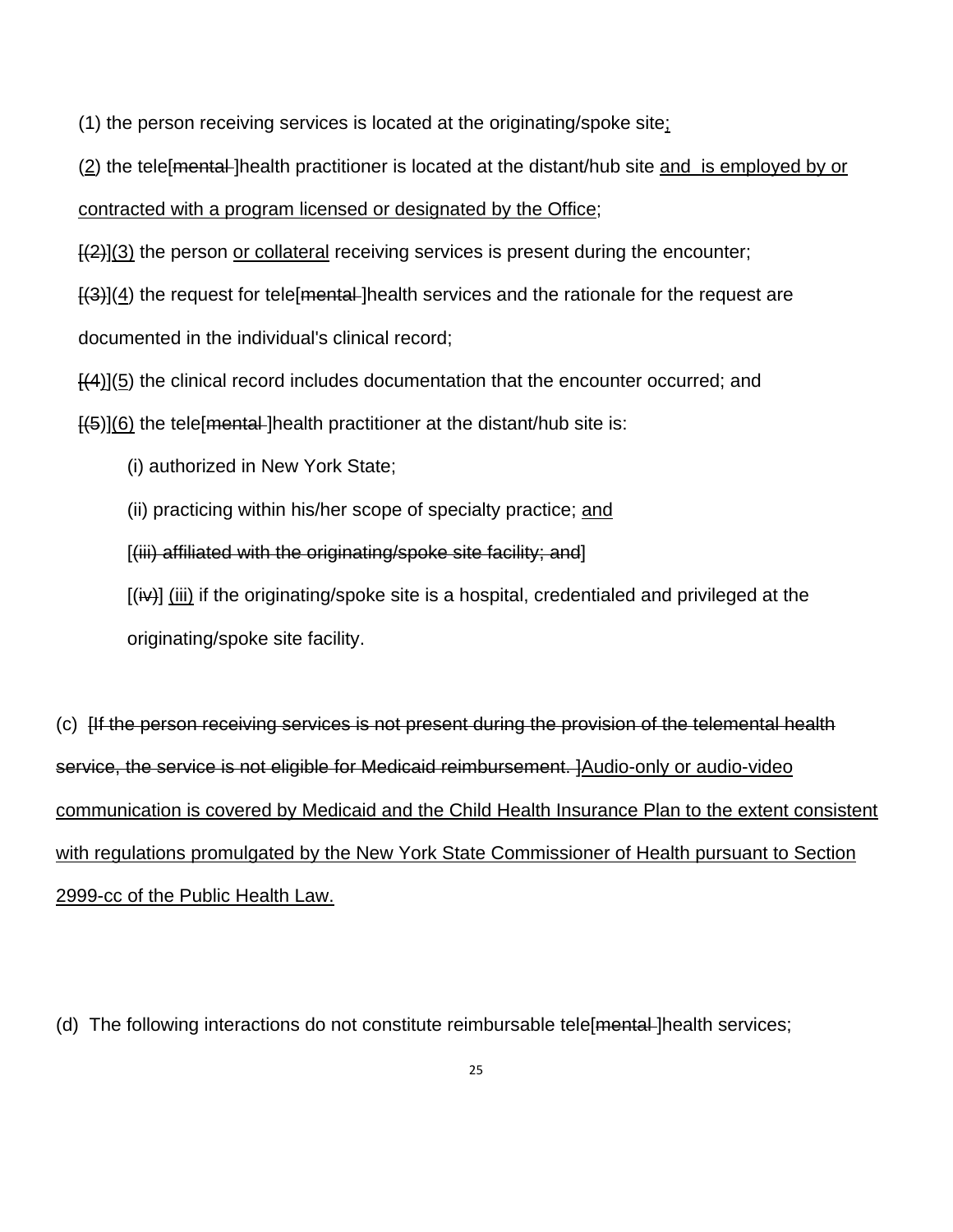[(1) telephone conversations;

 $(2)$ ] (1) e-mail messages; [or]

 $[$ (3) $]$  (2) text messages[ $.]$ ; or

(3) facsimile transmission.

[(e) The originating/spoke site may bill for administrative expenses only when a tele[mental ]health service connection is being provided and a qualified mental health professional is not present at the originating/spoke site with the recipient at the time of the encounter.]

 $\left[\left\langle f\right|\right]$  (e) Reimbursement for services provided via tele mental-lhealth must be in accordance with the rates and fees established by the Office and approved by the Director of the Budget. Such rates or fees shall be the same for identical procedures provided by practitioners in-person, in the same location as the recipient unless otherwise established by the Office.

 $[(g)]$  (f) If a tele mental lhealth service is undeliverable due to a failure of transmission or other technical difficulty, reimbursement shall not be provided.

§596.8 Contracts for the Provision of Tele[mental H]health Services.

(a) Nothing in this Part shall be deemed to prohibit a provider of services from providing licensed, [and] designated, and authorized services, consistent with applicable regulations of the Office, as a distant/hub site via tele [mental] health pursuant to contract with an originating/spoke site provider that